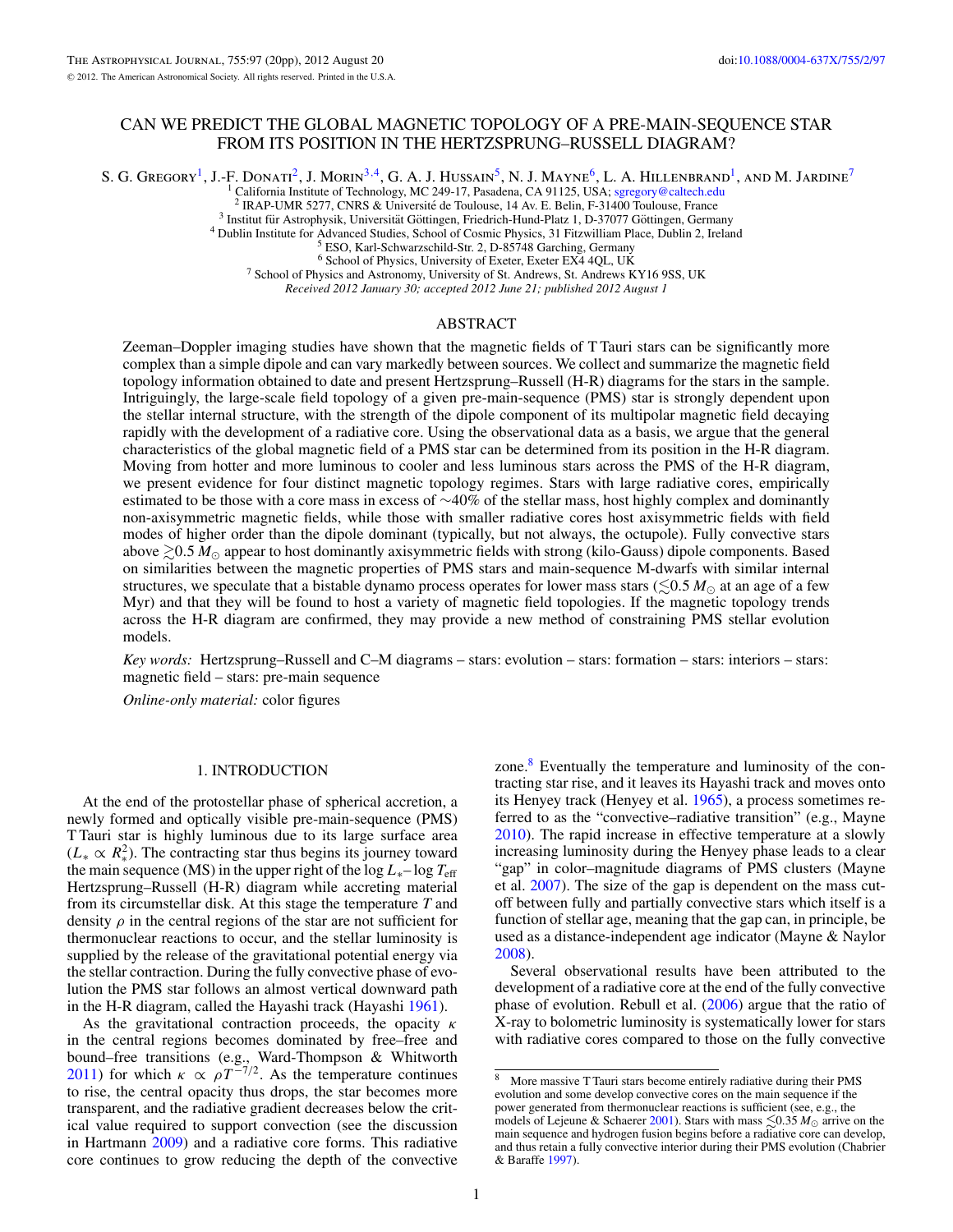portion of their mass tracks, with Mayne [\(2010\)](#page-18-0) finding similar reductions in X-ray luminosities in older PMS clusters (the older the cluster the greater the fraction of stars that have ended the fully convective phase). Alexander & Preibisch [\(2012\)](#page-18-0) invoke radiative core development to explain the reduction in the scatter in X-ray luminosities apparent in rotation–activity plots in older PMS star-forming regions. Furthermore, the growth of a radiative core appears to coincide with a reduction in the number of periodically variable T Tauri stars (Saunders et al. [2009\)](#page-19-0). The authors attribute this result to differing cool spot distributions in fully and partially convective stars with large cool spots (where bundles of magnetic flux burst through the stellar surface into the atmosphere) on fully convective objects and smaller more numerous spots on stars with radiative cores which naturally lead to less rotationally modulated variability. All of these observational results can be qualitatively explained if the external magnetic field topology of T Tauri stars changes as the stellar internal structure transitions from fully to partially convective.

T Tauri stars have long been known to possess surfaceaveraged magnetic fields of order a kilo-Gauss as determined from Zeeman broadening measurements (e.g., Johns-Krull et al. [1999b;](#page-18-0) Johns-Krull [2007;](#page-18-0) Yang & Johns-Krull [2011](#page-19-0) and references therein). Such strong magnetic fields can disrupt circum-stellar disks at a distance of a few stellar radii (Königl [1991\)](#page-18-0), provided that they are sufficiently globally ordered, a key requirement of magnetospheric accretion models (see Gregory et al.  $2010$  for a review). The disk truncation radius  $R_t$  is set by the interplay between the strength of the stellar magnetosphere at the inner disk, which can be approximated from the polar strength of the dipole component of the multipolar stellar magnetic field at the surface of the star  $B_{\text{dip}}$ , and the disk mass accretion rate *M*. Larger disk truncation radii are expected for stronger dipole components and*/*or weaker mass accretion rates as  $R_t \propto B_{\text{dip}}^{4/7} \dot{M}^{-2/7}$  (e.g., Königl [1991\)](#page-18-0), quantities which may vary significantly with time. Typical disk truncation radii are believed to be ∼5 *R*<sup>∗</sup> (Gullbring et al. [1998\)](#page-18-0), or ∼0.05 AU for a prototypical  $2 R_{\odot}$  T Tauri star. Such small scales, within or comparable to typical dust sublimation radii, can be probed with high-resolution spectroscopy of gas emission lines (e.g., Najita et al. [2003\)](#page-18-0) and by long baseline interferometry (see Millan-Gabet et al. [2007;](#page-18-0) Akeson [2008](#page-18-0) and Millan-Gabet et al. [2007](#page-18-0) for reviews of the technique). Gas is typically found to extend closer toward the star than the dusty component of the disk for both T Tauri stars and the related more massive Herbig Ae*/*Be stars (Kraus et al. [2008;](#page-18-0) Isella et al. [2008;](#page-18-0) Eisner et al. [2009,](#page-18-0) [2010;](#page-18-0) Ragland et al. [2009\)](#page-19-0). For some sources the gas component of the disk provides a significant amount of the detected inner disk flux (Akeson et al. [2005\)](#page-18-0). The inner disk gas couples to the field lines of the stellar magnetosphere and is channeled onto the stellar surface at high velocity, where it shocks and produces detectable hot spots that are the source of continuum emission in excess of the stellar photospheric emission, as well as soft X-rays (e.g., Calvet & Gullbring [1998;](#page-18-0) Kastner et al. [2002;](#page-18-0) Argiroffi et al. [2011,](#page-18-0) [2012\)](#page-18-0). The geometry and distribution of accretion hot spots is a strong function of the stellar magnetospheric geometry (Romanova et al. [2004a;](#page-19-0) Gregory et al. [2005,](#page-18-0) [2006;](#page-18-0) Mohanty & Shu [2008\)](#page-18-0).

Complementing the Zeeman broadening analysis, which is carried out in unpolarized light, measurement of the level of circular polarization in both accretion-related emission lines and photospheric absorption lines allows information to be derived about the field topology itself (Valenti & Johns-Krull [2004;](#page-19-0) Donati et al. [2007,](#page-18-0) [2008a,](#page-18-0) [2010b\)](#page-18-0). The large-scale magnetic fields of accreting T Tauri stars appear to be well ordered, and are simpler than the complex and loopy surface field regions (e.g., Valenti & Johns-Krull [2004\)](#page-19-0). However, although the largescale field that is interacting with the inner disk is somewhat dipole-like in appearance, the path of field lines close to the star, and consequently the magnetospheric accretion flow, is distorted close to the stellar surface by the complex field regions (Gregory et al. [2008;](#page-18-0) Adams & Gregory [2012\)](#page-18-0).

Magnetic surface maps have now been published for a number of accreting T Tauri stars (Donati et al. [2007,](#page-18-0) [2008a,](#page-18-0) [2010a,](#page-18-0) [2010b,](#page-18-0) [2011a,](#page-18-0) [2011b,](#page-18-0) [2011c,](#page-18-0) [2012;](#page-18-0) Hussain et al. [2009;](#page-18-0) Skelly et al. [2012\)](#page-19-0), one non-accreting weak-line T Tauri star (Skelly et al. [2010\)](#page-19-0), and a few older post T Tauri stars (Dunstone et al. [2008a;](#page-18-0) Marsden et al. [2011;](#page-18-0) Waite et al. [2011\)](#page-19-0), derived from the technique of Zeeman–Doppler imaging (ZDI), as we discuss in the following section. Most of the published magnetic maps have been obtained as part of the Magnetic Protostars and Planets (MaPP) project. The main goal of this large program with the ESPaDOnS spectropolarimeter at the Canada–France–Hawai'i telescope (Donati [2003\)](#page-18-0), and the twin instrument NARVAL at the Télescope Bernard Lyot in the Pyrenées (Aurière [2003\)](#page-18-0), is to investigate variations in the magnetic topology of accreting T Tauri stars of different mass,<sup>9</sup> age, accretion rate, rotation period, and outflow properties (see Donati et al. [2010b](#page-18-0) for a brief introduction to the program).

The initial MaPP results have demonstrated that accreting T Tauri stars possess multipolar magnetic fields but with dipole components that are strong enough to disrupt the inner disk at distances of up to several stellar radii. Intriguingly, the field complexity and the polar strength of the dipole component appear to increase and decrease respectively when comparing stars with fully convective interiors to those which have developed radiative cores (e.g., Donati et al.  $2011b$ )—a concept that we explore fully in this paper. Similar variations in magnetic field topology of MS M-dwarfs that span the fully convective divide have been discovered by Morin et al. [\(2008,](#page-18-0) [2010\)](#page-18-0) and Donati et al. [\(2008b\)](#page-18-0).

On the MS stars below ∼0.35 *M*<sub>⊙</sub>, later than roughly spectral type M4, have a fully convective internal structure while more massive stars do not (Chabrier & Baraffe [1997\)](#page-18-0). Fully convective M-dwarfs close to the fully convective limit  $(\gtrsim 0.2 M_{\odot})$ host simple, axisymmetric magnetic fields with strong dipole components (Morin et al. [2008\)](#page-18-0). M-dwarfs of earlier spectral type which are partially convective with small radiative cores have magnetic fields with weaker dipole components that are dominantly axisymmetric (most of the magnetic energy is in the poloidal field modes; Donati et al. [2008b\)](#page-18-0). M-dwarfs with more substantial radiative cores have both weak dipole components and more complex magnetic fields (less magnetic energy in the poloidal field modes; Donati et al. [2008b\)](#page-18-0). This behavior is illustrated in Figures [1](#page-2-0) and [2.](#page-2-0) Clear differences in (the large scale) stellar magnetic field topologies are observed as a direct manifestation of the differing stellar internal structure and therefore, presumably, the different type of dynamo mechanism operating in fully and partially convective stars. Stars with outer convective zones and radiative cores are believed to possess a solar-like tacholine, a shear layer between the core and envelope, whereas fully convective stars lack this interface, and the dynamo process is different (e.g., Browning [2008\)](#page-18-0).

<sup>&</sup>lt;sup>9</sup> In this paper we refer to stars of mass  $M_* \lesssim 0.5 M_{\odot}$  as low mass,

<sup>0.5</sup>  $\leq M_*/M_{\odot} \leq 1.0$  as intermediate mass, and  $M_* \gtrsim 1.0 M_{\odot}$  as high-mass PMS stars.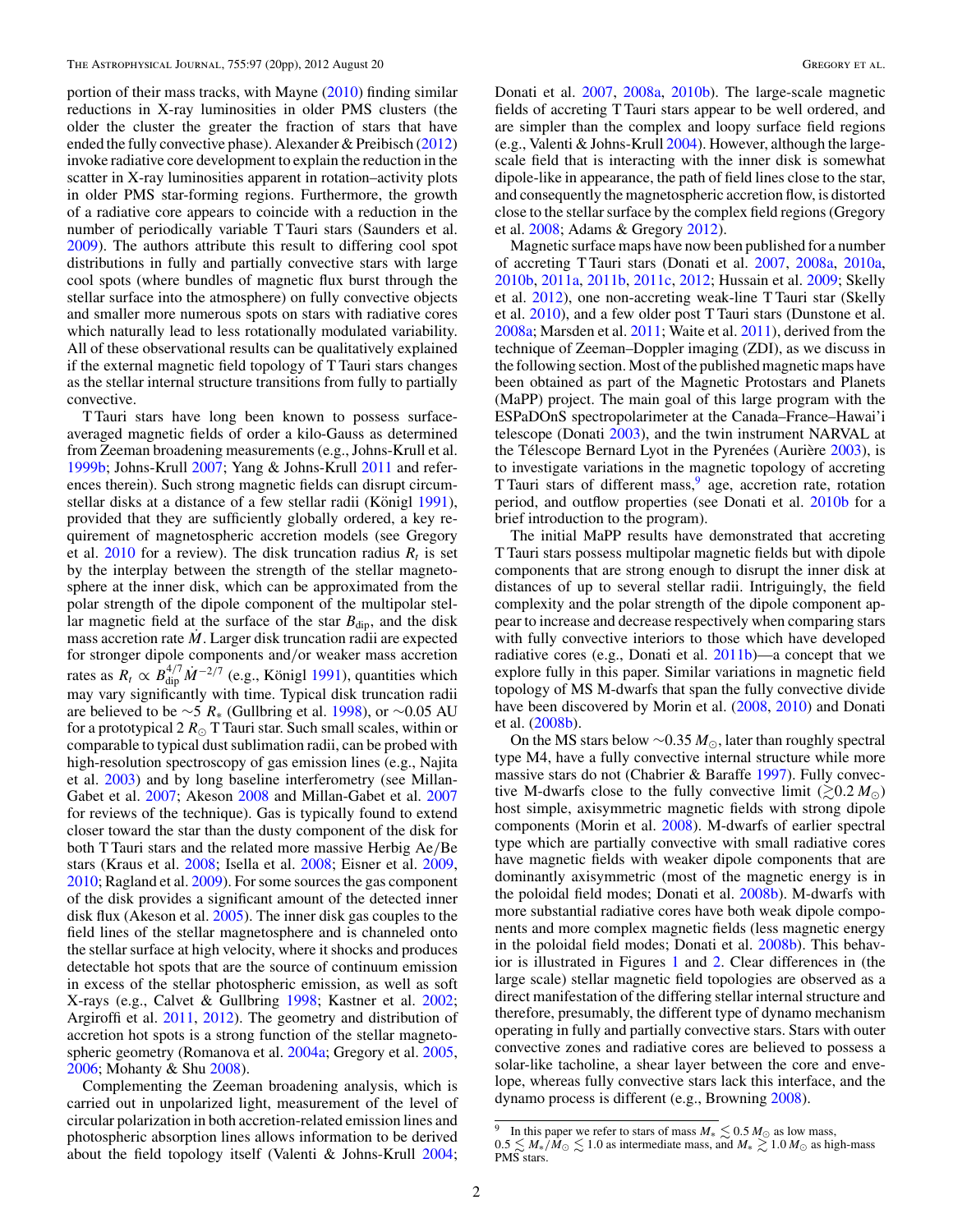<span id="page-2-0"></span>

**Figure 1.** Magnetic energy in the poloidal field modes relative to the magnetic energy in all field modes, as a function of the mass of main-sequence M-dwarfs, determined via a spherical harmonic decomposition of the magnetic maps derived from ZDI studies (data presented in Morin et al. [2008](#page-18-0) and Donati et al. [2008b\)](#page-18-0). Points joined by vertical bars represent stars observed at two different epochs. For stars with small radiative cores (those above ~0.35 *M*<sub>⊙</sub>; Chabrier & Baraffe [1997\)](#page-18-0), the field remains dominantly poloidal until ∼0.5 *M*. For more massive stars with large radiative cores, strong toroidal field components develop with increasing stellar mass and the fractional magnetic energy in the poloidal field decreases. This increase in field complexity with the size of a radiative core results in the dipole component of the field becoming less significant relative to the higher order field components. Completely convective stars have simpler, mostly poloidal, large-scale fields, although very low mass fully convective M-dwarfs (below ~0.2 *M*<sub>○</sub>) are also capable of hosting complex magnetic fields (see Morin et al. [2010;](#page-18-0) data points not shown here).

Morin et al.  $(2011)$ , following on from Goudard & Dormy [\(2008\)](#page-18-0), point out that the simple large-scale fields of many fully convective M-dwarfs are more akin to the simple magnetic topologies of the gas giant planets within our solar system (e.g., Willis & Osborne [1982\)](#page-19-0), rather than the messy and complex fields observed on active zero-age MS K-type stars (e.g., Donati et al. [2003\)](#page-18-0). However, the lowest mass M-dwarfs ( $\leq 0.2 M_{\odot}$ ) with very similar stellar parameters (rotation rate and mass) can show drastically different magnetic field topologies (Morin et al. [2010\)](#page-18-0). This may be caused by a bistable dynamo process, with a weak and a strong field dynamo branch, such that the two different dynamo regimes co-exist over a certain range of parameters (see Figure 4 of Morin et al. [2011,](#page-18-0) adapted from Roberts [1988\)](#page-19-0). Fully convective stars in the strong field regime maintain steady and simple axisymmetric dominantly dipolar magnetic fields while fully convective stars with identical stellar parameters but in the weak field regime host complex multipolar fields which evolve rapidly in time and have weak dipole components.

In this paper we explore the trends in the magnetic field topology of PMS stars with stellar internal structure that are now emerging from spectropolarimetric observing programs. Unlike MS M-dwarfs, however, the internal structure of PMS stars is changing rapidly due to the stellar contraction and (if the star is massive enough) the development of a radiative core. The stellar age is thus an important parameter in addition to mass when examining magnetic field topology variations for PMS stars caused by changes in the internal structure of the star.

Given the importance of the magnetic field topology in controlling the star–disk interaction, in Section 2 we summarize



**Figure 2.** Decay of the polar strength of the  $m = 0, \ell = 1$  dipole component  $B_{\text{dip}}$  for the main-sequence M-dwarf stars observed by Morin et al. [\(2008\)](#page-18-0) and Donati et al. [\(2008b\)](#page-18-0). Points connected by vertical bars represent stars observed at two different epochs. Low-mass completely convective stars have strong dipole components. As the stellar mass, and therefore the size (volume) and mass of the radiative core, increases above the limit for full convection the strength of the dipole component decays rapidly.

the magnetic topology information, and the fundamental stellar parameters, that have been obtained to date for accreting PMS stars. In Section [3,](#page-4-0) we position the stars with derived magnetic maps onto H-R diagrams constructed from two different PMS evolutionary models, examine the role of the development of a radiative core in setting the magnetic field topology, and compare the field topologies of PMS stars to those of MS M-dwarfs with similar internal structures. In Section [4,](#page-6-0) we argue that it may be possible to predict the global magnetic topology characteristics of a given star (e.g., whether or not the field will have a strong dipole component is dominantly axisymmetric or non-axisymmetric, etc.) based on its position in the H-R diagram. Our ability to do this, however, is dependent on a number of caveats and assumptions including the accuracy with which the star can be positioned in the H-R diagram observationally and the veracity of the PMS evolutionary models themselves. In Section [5](#page-8-0) we explore the implications of magnetic topology variations in terms of the star–disk interaction, while Section [6](#page-11-0) contains our conclusions.

### 2. T TAURI MAGNETIC FIELD TOPOLOGY

Over the past few years spectropolarimetric ZDI studies have revealed that the field topology of T Tauri stars can vary significantly between sources (Donati [2001](#page-18-0) and Donati & Landstreet [2009](#page-18-0) provide reviews of the basic methodology of ZDI, while details specific to accreting T Tauri stars are discussed in Donati et al. [2010b](#page-18-0) and Hussain [2012\)](#page-18-0). Magnetic maps of T Tauri stars are constructed by measuring the circular polarization (Stokes *V*) signal in both accretion-related emission lines and in photospheric absorption lines, over at least one complete stellar rotation cycle and in practice several cycles. Circular polarization can be measured directly in the accretionrelated emission lines, for example, He i 5876 Å (Johns-Krull et al. [1999a;](#page-18-0) Donati et al. [2008a\)](#page-18-0) or the Ca II infrared triplet (Donati et al. [2007\)](#page-18-0), but the signal is often too weak in a given individual magnetically sensitive photospheric absorption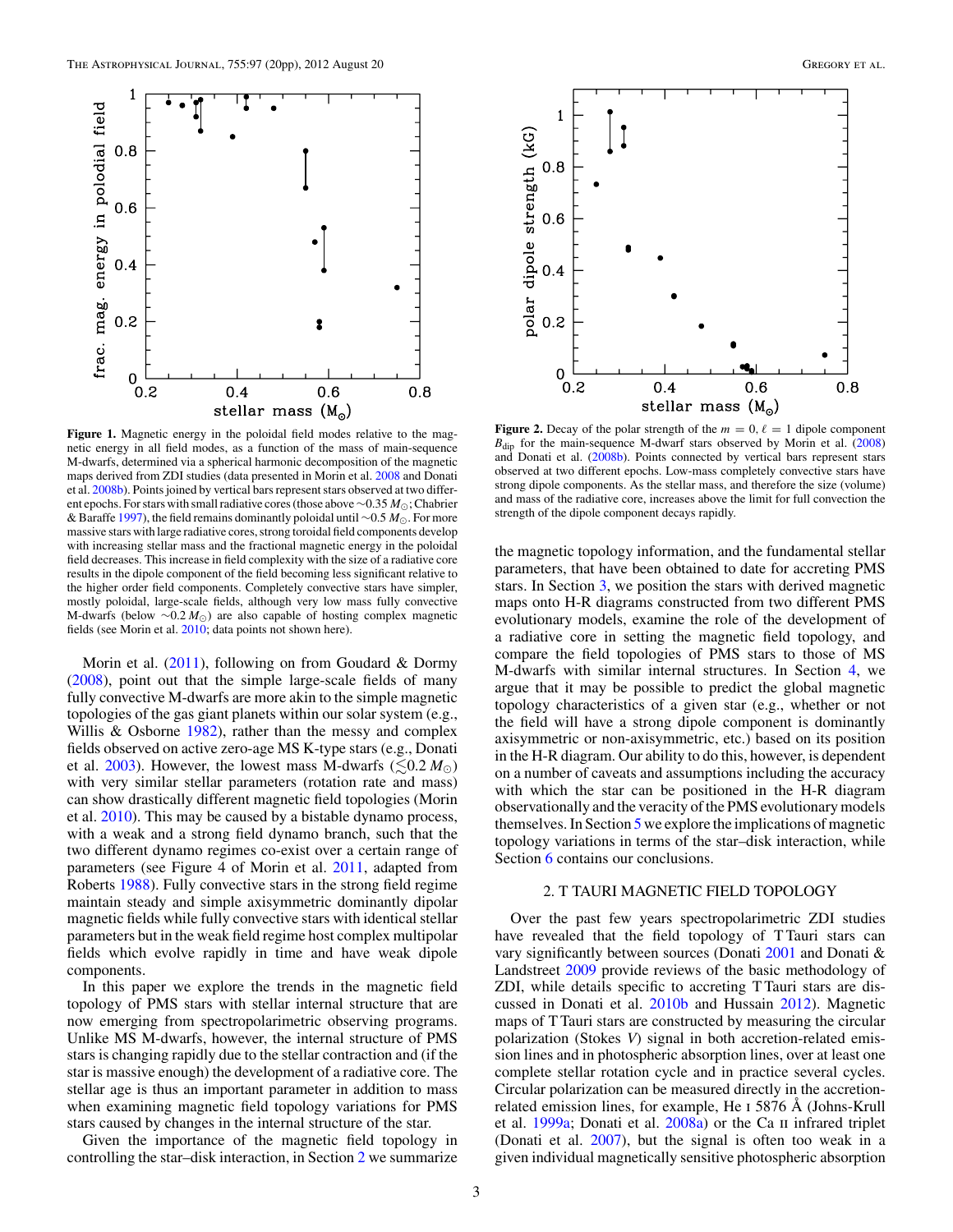line. In practice, cross-correlation techniques, such as leastsquares deconvolution, are employed in order to extract information from as many lines as possible. The signal-to-noise ratio (S*/*N) of the resulting average Zeeman signature is several tens of times larger than that of a single spectral line (Donati et al. [1997\)](#page-18-0). Magnetic surface features produce distortions in the Stokes *V* signal that depend on the latitude and longitude of the magnetic region and on the orientation of the field lines. By monitoring how such distortions move through the Stokes *V* profile due to the stellar rotation the two-dimensional distribution of magnetic polarities across the surface of stars can be determined using maximum entropy reconstruction techniques (Brown et al. [1991\)](#page-18-0), as well as the field orientation within the magnetic regions (Donati & Brown [1997\)](#page-18-0).

The ability to derive maps of the surface magnetic topology of T Tauri stars (and of stars generally) is subject to some limitations, as discussed in detail by Hussain [\(2012\)](#page-18-0). ZDI, like all polarization techniques, suffers from the effects of flux cancellation. Photons received from regions of the stellar atmosphere permeated by opposite polarity magnetic fields are polarized in the opposite sense. Their signals can therefore cancel, resulting in a net polarization signal of zero. Due to this flux cancellation effect it is possible to recover information only about the medium-to-large-scale field topology. Detailed features on scales that can be resolved in solar magnetograms remain below the resolution limit achievable in stellar magnetic maps (see Gregory et al. [2010](#page-18-0) for further discussion). Spectropolarimetric Stokes *V* studies thus likely miss a large fraction of the total magnetic flux (Reiners & Basri [2009\)](#page-19-0), presumably contained within the tangled and complex small-scale field, perhaps on the scale of bipolar groups detected on the Sun. The resolution achievable in stellar magnetic maps is also dependent on the stellar rotation period and the inclination.

Once magnetic maps have been derived, the field topology can be reconstructed as the values of the coefficients of a spherical harmonic decomposition and the strength of the various field modes determined (e.g., Donati et al. [2006\)](#page-18-0). For example, it is possible to decompose the field into the sum of a poloidal plus a toroidal component, and to calculate the strength, tilt, and phase of tilt, of the various multipole moments (Donati et al. [2010b\)](#page-18-0). Due to the stellar inclination surface magnetic field information cannot be obtained across portions of the stellar surface that remain hidden from view to an observer. This limitation is important when constructing three-dimensional models of T Tauri magnetospheres via field extrapolation from the magnetic maps (e.g., Gregory et al. [2008\)](#page-18-0) as an assumption must be made whether to favor the symmetric (the odd  $\ell$  number modes, e.g., the dipole, the octupole, the dotriacontapole, etc.) or antisymmetric (the even  $\ell$  number modes, e.g., the quadrupole, the hexadecapole, etc.) field modes. As part of the tomographic imaging process maps of the surface distribution of cool (dark) spots and accretion-related hot spots are also derived (Donati et al. [2010b\)](#page-18-0). These maps suggest that for the bulk of accreting T Tauri stars gas in accretion columns impacts the stellar surface at high latitudes close to the poles. This suggests that it is antisymmetric field modes, like the dipole and the octupole, that dominate. If the symmetric field modes were to dominate then the majority of the gas would accrete onto the equatorial regions, for example, Long et al. [\(2007\)](#page-18-0), which is not observed. The choice of whether to favor the symmetric or anti-symmetric modes, although important when constructing three-dimensional models of the stellar magnetosphere, does

not fundamentally change the appearance of the magnetic field maps (Hussain [2012\)](#page-18-0).

Magnetic maps have now been published for a number of T Tauri stars (see Gregory & Donati [2011](#page-18-0) for a review). Some T Tauri stars host simple axisymmetric large-scale magnetic fields that are dominantly dipolar (AA Tau and BP Tau) or where a higher order field mode dominates (typically, but not always, the octupole; V2129 Oph, GQ Lup, TW Hya, and MT Ori), while others host highly complex magnetic fields that are dominantly non-axisymmetric with many high-order multipole components (V4046 Sgr AB, CR Cha, CV Cha, and V2247 Oph). In Appendix [A,](#page-13-0) we provide detailed information about the magnetic field topology of every accreting T Tauri star for which magnetic maps have been derived to date, with the main stellar properties listed in Tables [1](#page-15-0) and [2.](#page-16-0) The stellar internal structure information, masses, and ages have been derived by placing the stars onto the H-R diagram as discussed in Section [3.1.](#page-4-0)

The effective temperatures  $T_{\text{eff}}$  and luminosities  $L_*$  listed in Table [1](#page-15-0) are the values that were adopted in each of the papers where the magnetic maps were published, as listed in the reference column of the table, and to which readers are referred for detailed discussion. The one exception is the luminosity of V2247 Oph which we have updated using a more refined estimate of the distance to the *ρ*-Oph star-forming region (see Appendix [A.3.4\)](#page-16-0). Typically the effective temperatures were sourced from previously published literature values as derived from high-resolution spectra. The exception to this is GQ Lup for which Donati et al.  $(2012)$  derived a new  $T_{\text{eff}}$  as previous literature values were estimated from low-resolution spectra and proved to be highly discrepant. As a consistency check, a new spectral classification tool (called MagIcS) has been developed and applied to the ESPaDOnS spectra and has been tested for a number of MS and PMS template stars (J.-F. Donati, in preparation). The assumed errors in  $T_{\text{eff}}$  values are also taken from the previously published values, or assumed to be 100 K when no error estimate is available (errors from the spectral classification tool are *<*100 K).

Luminosities were derived from the visual magnitudes and distance estimates to the various star-forming regions, taking account of the uncertainty associated with the presence of surface cool spots. In the papers with published magnetic maps the error in  $log(L_*/L_{\odot})$  is typically assumed to be 0.1 dex, with the exception of CR Cha, CV Cha, and MT Ori. Further stellar parameters, including the stellar rotation periods adopted during the magnetic map reconstruction process, are listed in Table [2.](#page-16-0) Given the importance of the dipole component in controlling the star–disk interaction, see Section [5.1,](#page-8-0) we also list the polar strength of the dipole component of the multipolar magnetic field of each star.

In Table [1,](#page-15-0) we also highlight which stars in our sample are part of binary systems and the binary separation. For those with large separations the presence of a companion star is not expected to have any influence on the stellar magnetic field topology. Those with the smallest separations, V2247 Oph and V4046 Sgr AB, are found to host complex non-axisymmetric magnetic fields (Donati et al. [2010a,](#page-18-0) [2011c\)](#page-18-0). We find little difference when comparing the field complexity found on single and binary stars. For example, both components of HD 155555 (Dunstone et al. [2008a\)](#page-18-0), a tidally locked close post T Tauri binary, have magnetic field topologies and surface differential rotation measurements that are consistent with those of single stars with similar spectral types (Dunstone et al. [2008b\)](#page-18-0). Similar results have also been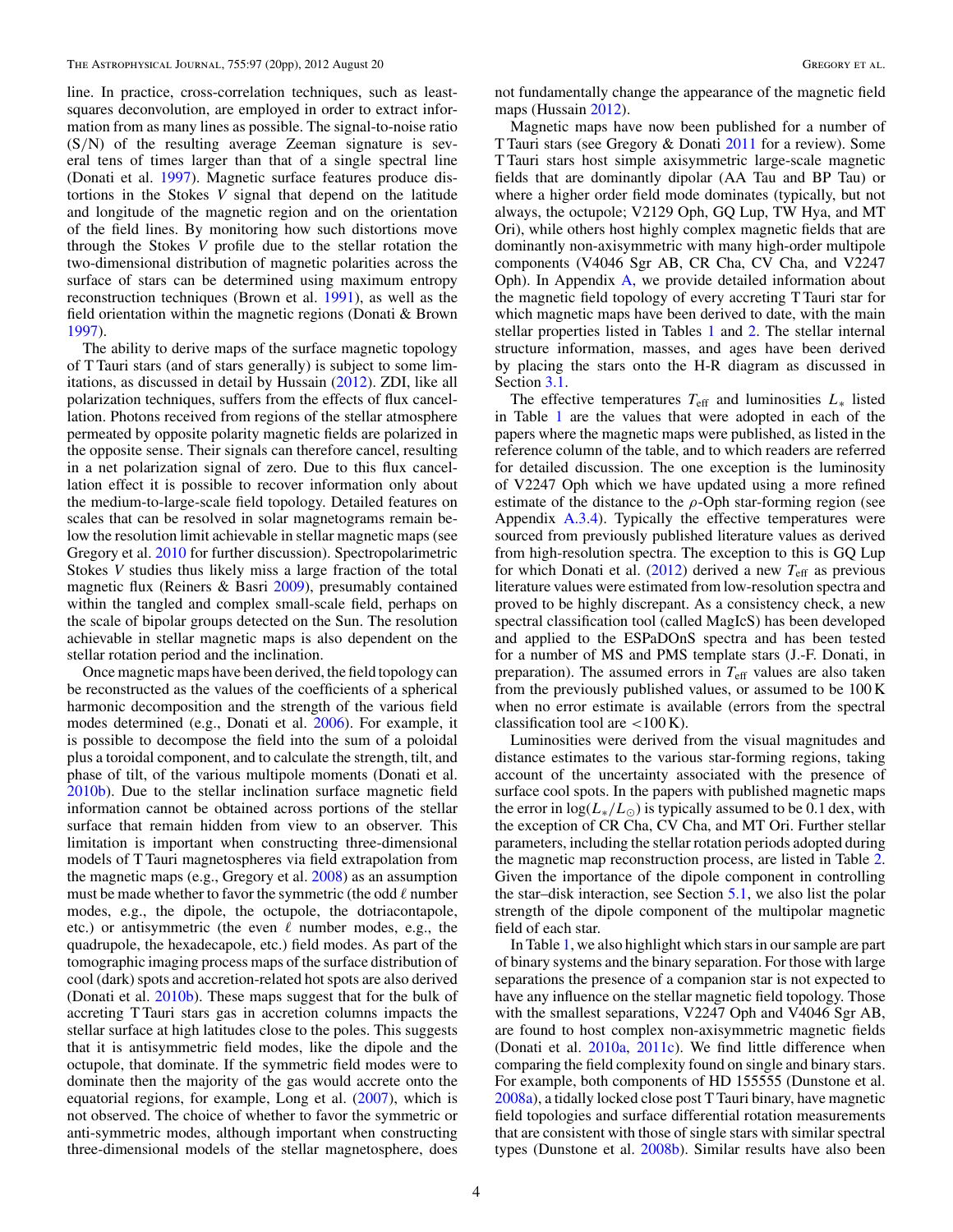<span id="page-4-0"></span>found for the M-dwarf eclipsing binary YY Gem (J. Morin et al., in preparation). Therefore, we do not expect that binarity plays a significant role in setting the field complexity, although it clearly plays a role in the evolution of the large-scale coronal field due to the interaction between the stellar magnetospheres if the binary separation is sufficiently small, e.g., DQ Tau (Salter et al. [2010;](#page-19-0) Getman et al. [2011\)](#page-18-0). Such large-scale changes in the coronal field that triggers flares appear to be generated by only small changes in the surface field topology, as determined by contemporaneous spectropolarimetric and X-ray observations (Hussain et al. [2007\)](#page-18-0).

### 3. INFORMATION FROM THE HERTZSPRUNG– RUSSELL DIAGRAM

In this section we construct H-R diagrams using the stars listed in Table [1](#page-15-0) and contrast mass, age, and internal structure properties derived from two different PMS evolutionary models. We discuss the variation in the magnetic field topology of stars across the diagram and explore the similarities between the field topologies of PMS stars and MS M-dwarfs with similar internal structures.

#### *3.1. Magnetic Field Topology and Stellar Internal Structure*

Figure [3](#page-5-0) shows H-R diagrams constructed from the Siess et al. [\(2000\)](#page-19-0) and the Pisa (Tognelli et al. [2011\)](#page-19-0) PMS stellar evolution models. The mass tracks are colored according to the internal structure of the star—black for fully convective stars and red for partially convective stars with radiative cores. The H-R diagrams also include internal structure contours, the solid blue lines that connect stars of different effective temperature and luminosity, equivalently mass and age, but with the same internal structure (the same values of  $M_{\text{core}}/M_*$ ). The solid blue line on the right is the fully convective limit. Stars that lie in the region of the H-R diagram above and to the right of the fully convective limit have fully convective interiors, and those in the region below and to the left have radiative cores, or are entirely radiative for the more massive stars beyond a certain age.

The points in Figure [3](#page-5-0) are the stars listed in Table [1](#page-15-0) and Appendix [A](#page-13-0) with different symbols representing stars with different large-scale magnetic field topologies, as detailed in the caption. The stellar masses, ages, and radiative core masses derived from the Siess et al. [\(2000\)](#page-19-0) and the Pisa (Tognelli et al. [2011\)](#page-19-0) models are listed in Table [2.](#page-16-0) Generally, the masses derived from both models agree to within ∼10%, at least for the small sample of stars considered in this work. The exceptions are V2129 Oph and MT Ori which have masses ∼20% and  $\sim$ 40% larger respectively in the Siess et al. [\(2000\)](#page-19-0) models. With the exception of the lowest mass star V2247 Oph, the isochronal ages are consistently younger in the Tognelli et al. [\(2011\)](#page-19-0) models. The largest age differences occur for high-mass T Tauri stars, as well as for TW Hya.

It can be seen from Figure [3](#page-5-0) that more massive PMS stars leave their Hayashi tracks at a younger age and their radiative cores grow more rapidly than those of lower mass stars (see Appendix  $\bf{B}$  $\bf{B}$  $\bf{B}$  for further details). There is no general trend in the core mass relative to the stellar mass  $(M_{\text{core}}/M_*)$  between the models; some stars have larger cores in one model, but in the same model other stars have smaller cores. Nevertheless it is encouraging that, with the exception of MT Ori, if a given star has ended the fully convective phase in one model, it has also done so in the other model. In this paper we choose to consider variations in the stellar internal structure by considering the

fractional radiative core mass  $M_{\text{core}}/M_*$  rather than considering the variation in the fractional radiative core radius  $R_{\text{core}}/R_*$ . This is because once a core develops, a change in the ratio *M*<sub>core</sub>/*M*<sup>∗</sup> is a direct reflection of the growth of the radiative core, assuming that in the T Tauri phase the star is no longer accumulating significant mass via spherical infall and the stellar mass is set. In contrast, changes in the ratio  $R_{\text{core}}/R_*$  represents both the growth of the core and the radius decrease of the contracting PMS star, see Appendix  $\overline{B}$ . The mass of the radiative core is therefore our preferred internal structure proxy, although it is directly related to the core radius as  $M_{\text{core}} \propto R_{\text{core}}^3$  for a polytropic star. Once a star evolves onto the MS and its internal structure and radius have settled, both internal structure proxies can be used.

# 3.2. Intermediate- and High-mass T Tauri Stars ( $\gtrsim$  0.5 M $_{\odot}$ )

It appears that the general characteristics of the large-scale magnetic topology of an accreting T Tauri star  $(\gtrsim 0.5 M_{\odot})$  are strongly related to the star's position in the H-R diagram (see Figure [3\)](#page-5-0). Stars which have similar internal structures (but very different mass*/*age and effective temperature*/*luminosity) appear to have similar magnetic field topologies: (1) stars in the completely convective regime (at least those above ~0.5 *M*<sub>⊙</sub> at an age of ∼few Myr; see Section 3.3 where we discuss low-mass T Tauri stars) have strong dipole components to their magnetic fields and their fields are dominantly axisymmetric (AA Tau and BP Tau); (2) stars with small radiative cores and large outer convective zones have magnetic fields that are dominantly axisymmetric and have high-order components that dominate the dipole (V2129 Oph, GQ Lup, TW Hya, and MT Ori—at least in the Siess et al. [\(2000\)](#page-19-0) model for the latter, see below); and (3) more evolved stars with substantial radiative cores and small outer convective zones have complex non-axisymmetric magnetic fields with weak dipole components (V4046 Sgr AB, CR Cha and CV Cha). In general, the larger the radiative core the more complex the large-scale magnetic field, and the weaker the dipole component (see Table [2\)](#page-16-0).

We note that the magnetic field of MT Ori is largely axisymmetric and the octupole, the dotriacontrapole, and the  $\ell = 7$  field mode dominate the dipole. Its magnetic field is more similar to those of V2129 Oph, TW Hya, and GQ Lup, all of which have small radiative cores, and very different to those of the fully convective stars AA Tau and BP Tau. It thus seems likely that MT Ori has developed a radiative core, and the Siess et al. [\(2000\)](#page-19-0) models give a more accurate representation of the stellar structure in this region of the H-R diagram (the Tognelli et al. [2011](#page-19-0) models suggest that MT Ori is still fully convective). This argument is further supported by the observed trends in the field topology with varying internal structure for MS M-dwarfs on either side of the fully convective divide, as we discuss in Section [3.4.](#page-5-0)

### *3.3. Low-mass T Tauri Stars (0.5 M)—Dynamo Bistability?*

The low-mass T Tauri regime  $(\leq 0.5 M_{\odot})$  is, with the exception of V2247 Oph, an unexplored region of the H-R diagram in terms of stellar magnetic field topologies. Intriguingly, the field topology of V2247 Oph is complex and non-axisymmetric with a weak dipole component and resembles the fields of more massive T Tauri stars with substantial radiative cores rather than that of the more massive fully convective stars. We therefore speculate that a bistable dynamo process with weak and strong field branches operates among the lowest mass fully convective PMS stars, similar to the lowest mass MS M-dwarfs discussed at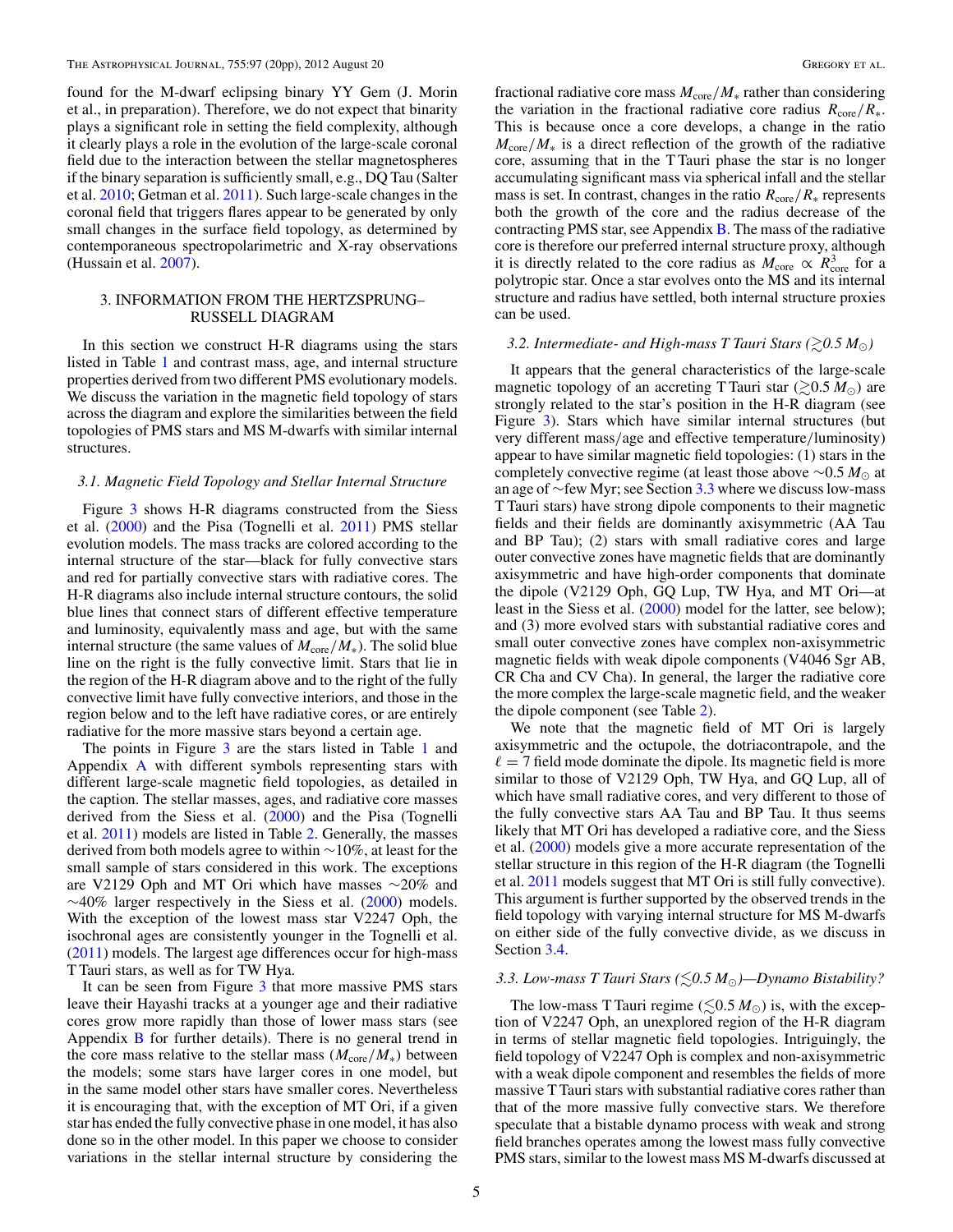<span id="page-5-0"></span>

Figure 3. H-R diagrams constructed from the Siess et al. [\(2000\)](#page-19-0) PMS evolution models (left) and the Pisa models (right; Tognelli et al. [2011\)](#page-19-0). The mass tracks (solid black/red lines) from right to left represent  $M_* = 0.3 M_{\odot}$  to 1.9  $M_{\odot}$  in steps of 0.2  $M_{\odot}$ , then 2.2, 2.5, 2.7, 3.0  $M_{\odot}$  for the Siess et al. [\(2000\)](#page-19-0) diagram, and 2.2, 2.4, 2.6, 2.8, 3.0  $M_{\odot}$  for the Tognelli et al. [\(2011\)](#page-19-0) diagram (due to the differing grid resolutions of the models). Black (red) segments represent stars with fully convective interiors (those which have developed radiative cores). The solid blue lines are internal structure contours, with the right-hand line the fully convective limit, the middle (left-hand) line is the loci of stars with core masses of *M*core*/M*<sup>∗</sup> = 0*.*4 (0.8). Isochrones (dotted lines) are shown for ages of 1*,* 5*,* 10*,* and 15 Myr from the upper right to the lower left. The black symbols are stars with published magnetic maps (see Table [2\)](#page-16-0), circles are stars with dominant dipole components and axisymmetric fields, triangles are stars with dominant high-order field components  $(\ell > 1)$  and axisymmetric magnetic fields, and asterisks are stars with complex non-axisymmetric magnetic fields with weak dipole components. The size of the symbol is proportional to the stellar rotation period. Stars which have spent longer with radiative cores (weaker dipole components) are typically faster rotators than fully convective stars (with strong dipole components) in the intermediate- and high-mass regimes ( $\gtrsim 0.5 M_{\odot}$ ). The dashed blue lines are upper and lower limits on a boundary separating two different magnetic topology regimes within the fully convective region of the H-R diagram; see Section [3.3.](#page-4-0)

(A color version of this figure is available in the online journal.)

the end of Section [1](#page-0-0) (see Morin et al. [2011,](#page-18-0) their Figure 4 in particular). V2247 Oph would then belong to the weak field branch, while another fully convective star with similar stellar parameters but which belonged to the strong field dynamo branch would host a simple magnetic field with a strong dipole component. Once the low-mass T Tauri regime has been explored in detail we expect that stars with a variety of field topologies will be found, some with weak dipole components corresponding to the weak field dynamo branch and some with strong dipole components corresponding to the strong field dynamo branch.

As magnetic maps have yet to be obtained for the lowest mass fully convective PMS stars, the exact boundary between the strong dipole component regime and the bistable dynamo regime across the H-R diagram is unconstrained observationally, and also theoretically. As bistable dynamo behavior for MS M-dwarfs only occurs for stellar masses  $\leq 0.2 M_{\odot}$ , it is tempting to use this as the boundary separating the regions of fully convective PMS stars with strong dipole components (those with  $M_* \geq 0.2 M_{\odot}$ ) and those fully convective stars where some host fields with strong dipole components while other stars with similar parameters host complex fields with weak dipole components (those with  $M_* \lesssim 0.2 M_{\odot}$ ).<sup>10</sup> The 0.2  $M_{\odot}$  boundary is illustrated as the right-hand dashed blue line in the H-R diagrams in Figure 3. However, for MS M-dwarfs whose internal structure and therefore presumably the dynamo magnetic field generation process has settled, the 0.2  $M_{\odot}$  boundary is ~60%

of the MS fully convective limit of ∼0.35 *M*. PMS stars are still contracting, however, and as the boundary between stars which are fully convective and those which are not is a function of age (see Appendix  $B$ ), we can also speculate that the mass boundary below which bistable dynamo behavior occurs is itself a function of age. The left-hand dashed blue line in Figure 3 illustrates this alternative boundary which occurs at a stellar mass that is 60% of the fully convective limit at that age. Thus, for a given bistable dynamo boundary, fully convective stars to the left of the boundary in the H-R diagram would have simple axisymmetric fields with strong dipole components; stars to the right would be in the bistable regime and may host a variety of field topologies just like the latest spectral-type (lowest mass) M-dwarfs. Taking the agedependent boundary defined in Figure 3 would mean that both AA Tau and BP Tau are actually in the bistable dynamo regime, and with simple magnetic fields with strong dipole components they would be on the strong field dynamo branch. In reality, the two dashed blue lines in Figure 3 likely represent upper and lower limits to the true bistable dynamo limit. Clearly more data, and in particular more ZDI studies, are required for fully convective T Tauri stars to better constrain this limit and test our predictions.

# *3.4. Comparison with the Magnetic Topologies of MS M-dwarfs*

Although the links between T Tauri magnetic field topologies and stellar internal structure discussed in Sections [3.2](#page-4-0) and [3.3](#page-4-0) are thus far based on a limited sample of PMS stars, similar trends have been found for MS M-dwarfs on either side of the fully convective divide (Donati et al. [2008b;](#page-18-0) Morin et al.

 $10$  Recently Schrinner et al. [\(2012\)](#page-19-0) have published a series of numerical simulations that suggest that bistable dynamo behavior can occur for all MS M-dwarfs in the fully convective regime, including those close to the fully convective limit. Presently there is no observational evidence for this, with bistable behavior only apparent for stars (both MS and PMS) located well below the fully convective limit.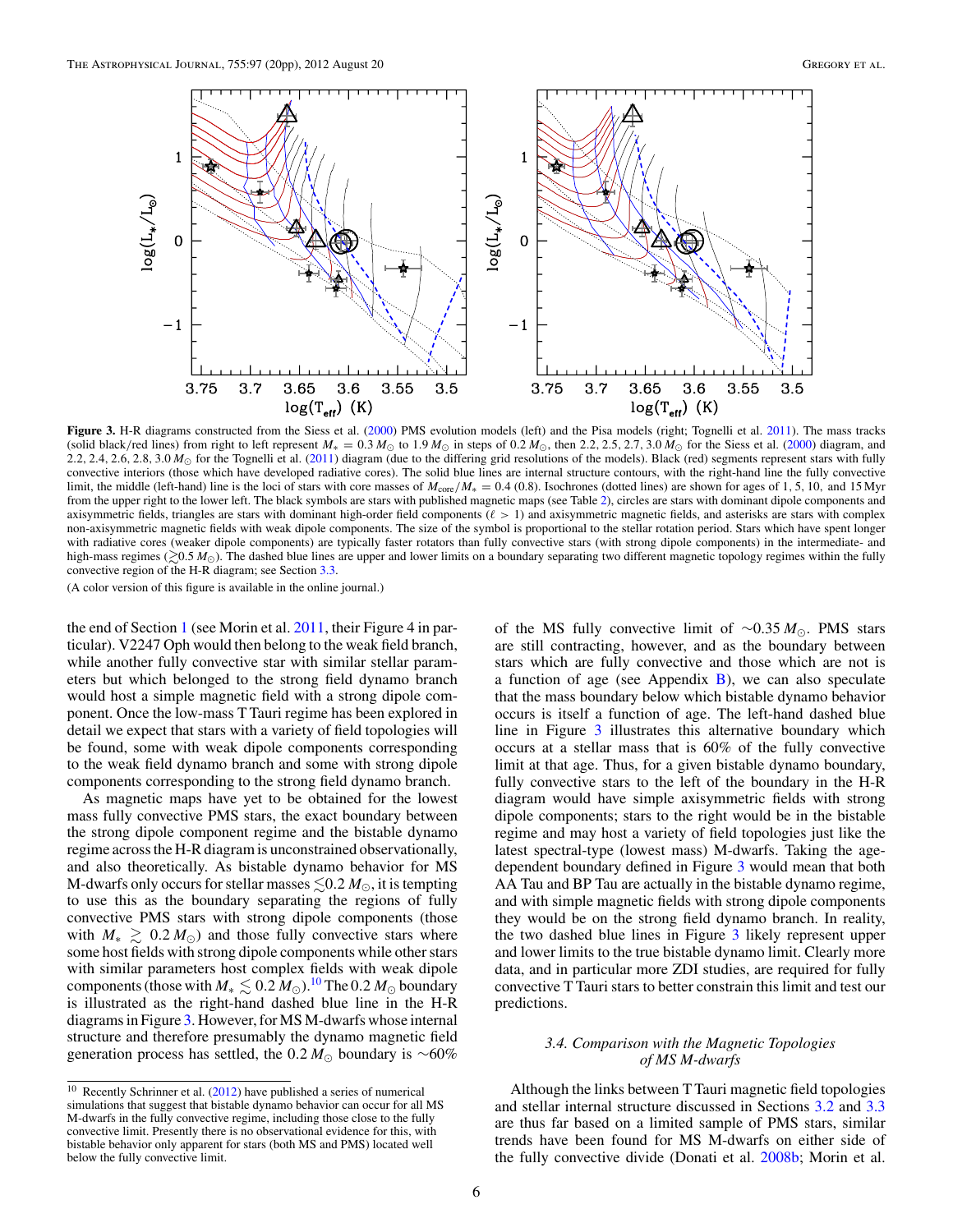<span id="page-6-0"></span>[2008,](#page-18-0) [2010\)](#page-18-0). For MS M-dwarfs the transition from dominantly axisymmetric to non-axisymmetric fields occurs once the stellar mass exceeds  $\sim$ 0.5 *M*<sub>☉</sub> (see Figure [1\)](#page-2-0) which corresponds roughly to  $M_{\text{core}}/M_* \approx 0.4$  (the Siess et al. [2000](#page-19-0) models give  $M_{\text{core}}/M_* = 0.26$  for M-dwarfs of mass 0.5  $M_{\odot}$  and 0.44 for  $0.6 M_{\odot}$ ).

The trends in magnetic topology of MS M-dwarfs across the fully convective limit thus roughly match those found from ZDI studies of PMS stars with similar internal structures, although there may be one subtle difference. T Tauri stars with small radiative cores (0 <  $M_{\text{core}}/M_* \lesssim 0.4$ ) host axisymmetric magnetic fields but field modes of higher order than the dipole dominate (typically, but not always, the octupole, e.g., TW Hya, V2129 Oph, and GQ Lup). In contrast, M-dwarfs with similar fractional radiative core mass (*M*core*/M*∗) host axisymmetric fields but the dipole component (although similarly weaker than that of fully convective stars) is the dominant field mode. These M-dwarfs have small inclinations, closer to pole-on. In such cases it is difficult to recover field topology information at low stellar latitudes, and to reliably infer field modes above the dipole when the dipole component is strong (large polar cool spots, e.g., that on TW Hya, help alleviate this problem in PMS stars with similarly low inclinations). This apparent difference between the PMS and MS sample may just be observational bias.

Alternatively, if the difference between the samples is real, it may be due to the rapidly changing internal structure of a PMS star with the core continuing to grow as the star evolves toward the MS. The growth rate of the core (the rate of increase of the ratio  $M_{\text{core}}/M_*$ ) is more rapid the higher the stellar mass (see Appendix  $B$ ). Thus, as higher mass stars transition from fully convective to partially convective, the dipole component of their magnetic fields may decay more rapidly the faster the core develops. Taking V2129 Oph and TW Hya as examples, although both currently have small radiative cores similar in size to mid-spectral-type M-dwarfs (∼M4-M5 or 0.35–0.5  $M_{\odot}$ ) of  $\sim$ 20% of their stellar mass, by the time they arrive on the MS they will have substantial radiative cores with  $M_{\text{core}}/M_* \approx 0.95$ and ≈0*.*75*,* respectively, and be of spectral type ∼F7 and ∼K3 (Siess et al. [2000\)](#page-19-0). Although TW Hya and V2129 Oph currently have internal structures that are comparable to mid M-dwarfs, they will differ substantially by the time they arrive on the MS. By this stage their field topologies will likely resemble the more complex fields found for stars with small outer convection zones, like CR Cha, CV Cha, and V4046 Sgr AB, and the earlier spectral-type M-dwarfs. In other words, we are observing the PMS stars at a stage of their evolution where their large-scale magnetic fields are in the process of transitioning from simple to more complex fields. This may explain the one subtle difference between PMS magnetic field topologies and those of MS M-dwarfs with currently similar internal structures.

# 4. CAN WE PREDICT THE MAGNETIC FIELD TOPOLOGY OF T TAURI STARS?

#### *4.1. The Magnetic Hertzsprung–Russell Diagram*

As summarized above, ZDI studies have revealed that T Tauri stars host multipolar magnetic fields; however, the field topology seems to be strongly linked to the stellar internal structure, and consequently to how the magnetic field is generated and maintained by differing dynamo mechanisms. Empirically, we define four distinct magnetic topology regions across the PMS, see Figure 4, defined as we move from upper left



**Figure 4.** H-R diagram constructed from the models of Siess et al. [\(2000\)](#page-19-0) assuming *Z* = 0*.*02 with convective overshooting. The mass tracks, for  $M_* = 0.1, 0.5, 1.0, 2.0,$  and  $3.0 M_{\odot}$ , are black in the fully convective phase and red in the radiative core phase. The isochrones (dotted lines) are for ages of 0.25, 1, 5, 10, and 15 Myr. The solid blue lines connect stars in the H-R diagram with the same internal structure; on the right, it represents the fully convective limit, and on the left stars with  $M_{\text{core}}/M_* = 0.4$ . ZDI studies of T Tauri stars, and the comparable magnetic trends measured for main-sequence M-dwarfs with similar stellar internal structure, suggest that the general magnetic topology characteristics of stars vary across the different colored regions. In the blue region (region 1—stars with substantial radiative cores;  $M_{\text{core}}/M_* \geq 0.4$ ) stars have complex fields and weak dipole components. In the green region (region 2—stars with small radiative cores;  $0 < M<sub>core</sub>/M_* \lesssim 0.4$ ) stars have magnetic fields that are largely axisymmetric with dominant high-order field components  $(\ell > 1)$ . In the yellow region stars are fully convective. Stars close to the fully convective limit (region 3) have strong dipole components to their multipolar magnetic fields. Below some boundary within the fully convective regime we expect bistable dynamo behavior and that we will find a mixture of stars, some with simple axisymmetric fields with strong dipole components and some with complex non-axisymmetric fields with weak dipole components. The dashed blue lines, defined in Section [3.3,](#page-4-0) denote possible upper and lower limits between this, region 4, and region 3. We stress that the region boundaries are empirical and are poorly constrained observationally and theoretically (see Section [4.2\)](#page-7-0). More data are required to confirm the exact boundaries which may also vary with stellar mass.

(A color version of this figure is available in the online journal.)

(warm*/*luminous) to lower right (cool*/*faint) in the log*L*∗– log *T*eff H-R diagram.

- 1. Region 1 (blue in Figure 4): stars with substantial radiative cores  $M_{\text{core}}/M_* \gtrsim 0.4$ . In this region stars have complex magnetic fields with many high-order components. The fields are highly non-axisymmetric and the dipole component is weak. This region contains the most massive T Tauri stars, typically those of spectral type G or early K, and also older stars of later spectral type. V4046 Sgr AB, CR Cha, and CV Cha lie in this region.
- 2. Region 2 (green in Figure 4): stars with small radiative cores  $0 < M_{\text{core}}/M_{*} \leq 0.4$ . In this region stars have magnetic fields that are dominated by strong high-order field components. The dipole component may be weak or strong but it contains less magnetic energy than the higher order field modes. The fields are largely axisymmetric. MT Ori, TW Hya, V2129 Oph, and GQ Lup lie in this region.
- 3. Region 3 (yellow in Figure 4): fully convective stars to the left of some boundary between the dashed blue lines. In this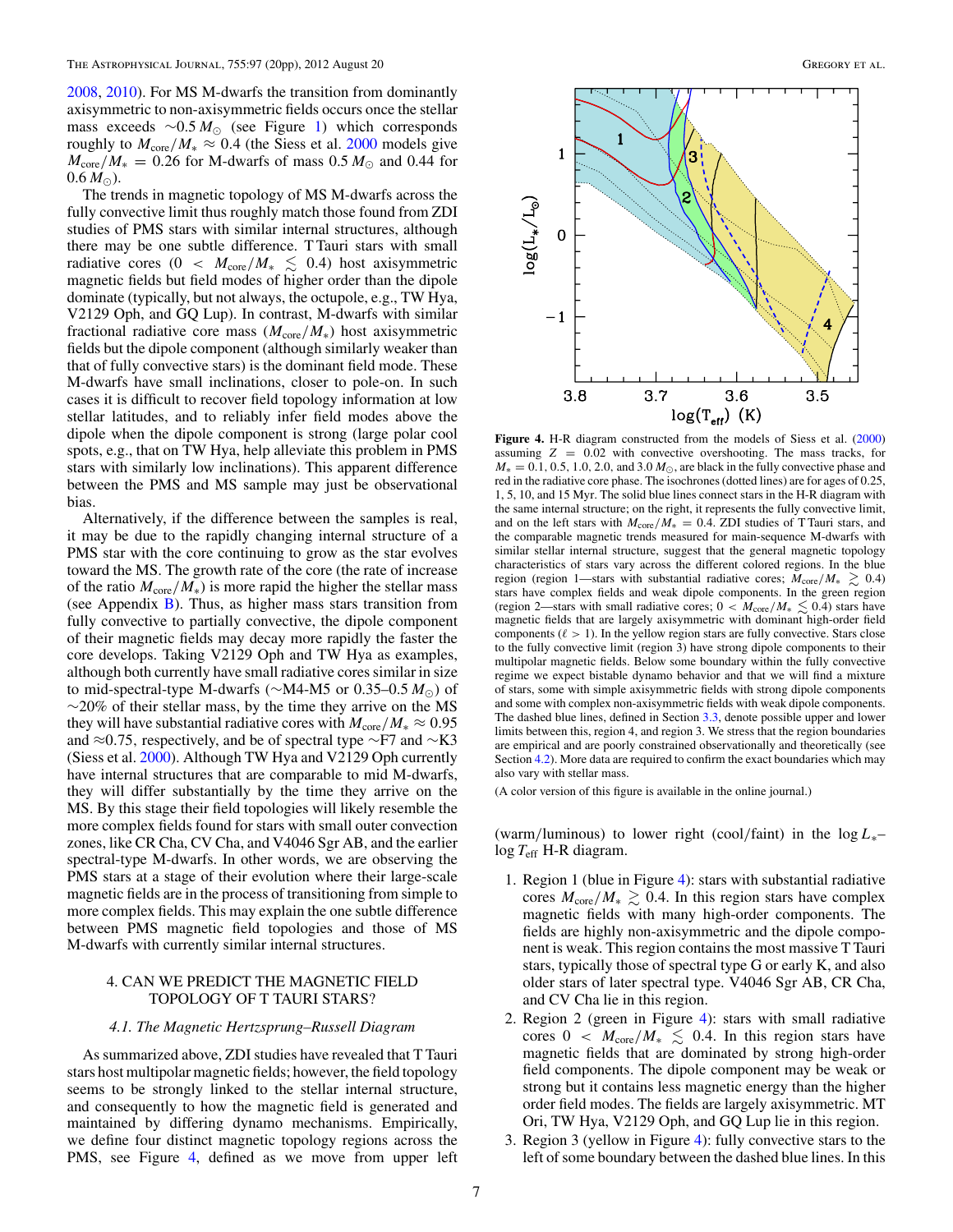<span id="page-7-0"></span>region stellar magnetic fields are axisymmetric with strong (kilo-Gauss) dipole components. AA Tau and BP Tau likely lie in this region.

4. Region 4 (within the yellow region in Figure [4\)](#page-6-0): fully convective stars to the right of some boundary between the dashed blue lines. The boundary between this region and region 3 is not well defined observationally. The dashed blue lines in Figure [4](#page-6-0) are possible upper and lower limits to the true boundary (see Section [3.3\)](#page-4-0). By comparison to the magnetic topologies of the lowest mass fully convective M-dwarfs we expect that this region will be populated by stars with a mix of magnetic topologies, the dynamo process being bistable with a strong and a weak field branch (Morin et al. [2011\)](#page-18-0). Stars on the strong (weak) field branch will have fields similar to stars in region 3 (1). V2247 Oph lies in this region and on the weak field dynamo branch.

The general magnetic topology characteristics of a given T Tauri star will change with age as the star evolves down its mass track toward the MS. In the high- and intermediatemass regimes, stars with mass  $\gtrsim 0.5 M_{\odot}$ , T Tauri stars initially host magnetic fields that are axisymmetric with a strong dipole component. As the fully convective phase of evolution ends and a small radiative core develops the field remains largely axisymmetric but the dipole component decays away, leaving a field that is dominated by strong high-order field components (those with  $\ell > 1$ ). By the time that the core mass exceeds  $M_{\text{core}}/M_* \approx 0.4$  the dipole component is weak, and the field is complex having lost its earlier axisymmetry. This core mass boundary is empirical, based on the limited sample of stars where magnetic maps have been published to date, and is therefore somewhat speculative at this stage. Clearly more data are required to confirm the exact value, but we note that currently unpublished data are consistent with these trends. The boundary may be more fluid and itself dependent on stellar mass given that for higher mass stars the growth rate of the radiative core is more rapid than for lower mass stars (see Appendix  $\overline{B}$ ). Furthermore, if the boundary between fully convective stars with simple fields and those in the bistable regime is as extreme as masses below 60% of the fully convective limit (see the discussion in Section [3.3](#page-4-0) and the left-hand blue dashed line in Figure [4\)](#page-6-0) then this picture would have to be modified, as some stars would be born within the bistable regime and host fields with weak dipole components which would then strengthen as the stars approach the fully convective limit. It is not clear what interplay between the stellar contraction, rotation period, and mass could influence the dynamo process in this way.

The general T Tauri magnetic topology trends are currently empirical and are based on knowledge garnered from observationally derived magnetic maps. However, a magnetic topology change due to the transition from a fully to a partially convective stellar interior is further supported by the observed changes in periodic variability and X-ray luminosities (Rebull et al. [2006;](#page-19-0) Saunders et al. [2009;](#page-19-0) Mayne [2010\)](#page-18-0). If ZDI data acquired in future continue to follow the empirical trends, then in principle it is possible to infer the general properties of a T Tauri star's largescale magnetic field solely from its position in the H-R diagram.

We do not claim that it is possible to know the exact properties of a star's magnetic field based solely on its effective temperature and luminosity. Indeed we expect that the largescale field topology, and the strength of the various magnetic field components, will evolve in time due to magnetic cycles (see Donati et al. [2011a,](#page-18-0) [2011b,](#page-18-0) [2012](#page-18-0) for discussion about the changes in the fields on V2129 Oph, TW Hya, and GQ

Lup, although longer timescale observing programs potentially spanning several years are required to search for and confirm the existence of magnetic cycles on T Tauri stars). Nonetheless, it appears as though it is possible to estimate the general properties of the stellar magnetosphere, for example, whether or not the field will be dominantly axisymmetric with a weak dipole component, or axisymmetric with strong higher order components, or if the field will be highly complex with many multipolar components and non-axisymmetric. Our ability to do so, however, depends on both the accuracy with which the star has been positioned in the H-R diagram and on the veracity of the PMS stellar evolution models.

#### *4.2. Limitations: Observational and Theoretical*

Our ability to ascertain the magnetic topology of a given star from the H-R diagram would be limited by how well we can position the star in the H-R diagram and on the dependability of the PMS evolution models (see Hillenbrand et al. [2008](#page-18-0) for a detailed review). Observationally the challenges lie in the assignment of a stellar spectral type, and the subsequent conversion to effective temperature with the assumption of some metallicity and surface gravity dependent scale. Likewise to discern the stellar luminosity we must carefully account for extinction, the presence of large surface cool spots and the related photometric variability, for accreting PMS stars the additional luminosity from accretion, uncertainties in the distance estimate, and for some sources the existence of unresolved close companions (Hartmann [2001\)](#page-18-0).

Theoretically, the errors that can arise from assumptions in the constituent input physics of the PMS evolution models have been succinctly summarized by Siess [\(2001\)](#page-19-0), Palla [\(2001\)](#page-18-0), and Tognelli et al. [\(2011\)](#page-19-0), with the latter paper providing detailed comparison between different evolutionary models. Modeling the evolution of a forming star along its mass track and across the H-R diagram is a formidable task. Errors, as well as differences between the various available PMS evolution models, arise from differing assumptions about the equation of state; the adopted boundary conditions, for example, whether a gray or more realistic atmosphere model is employed; how convection is handled; the assumed metallicity; the effects of mass accretion and rotation; and the influence of different formation histories during the protostellar phase. Taking these effects into account, Siess [\(2001\)](#page-19-0) estimates the errors in the mass tracks to be  $\Delta T_{\text{eff}} \sim 100$ –200 K and  $\Delta \log(L_*/L_{\odot}) \sim 0.1$ . Additionally, if magnetic fields themselves are not accounted for in models of convection, a further source of error is introduced to the models (D'Antona et al. [2000\)](#page-18-0). Finally, most models do not account for episodic accretion which may alter the stellar structure and the age at which stars of a given mass develop a radiative core (Baraffe & Chabrier [2010\)](#page-18-0).

The uncertainty in the stellar evolution models themselves, and the observational difficulty in accurately assigning effective temperatures and luminosities, must be kept in mind when using Figure [4](#page-6-0) to predict the general magnetic field properties of a particular T Tauri star. However, turning the problem around, rather than using the star's position in the H-R diagram to ascertain its magnetic topology, it may be possible to use the observationally derived magnetic topology to test the accuracy of certain aspects of the PMS evolution models themselves. Just as dynamical mass measurements for binary stars (Palla & Stahler  $2001$ ; Hillenbrand & White  $2004$ ) and for single stars with disks (Simon et al. [2000\)](#page-19-0) can be used to constrain the accuracy of mass tracks, and the amount of lithium depletion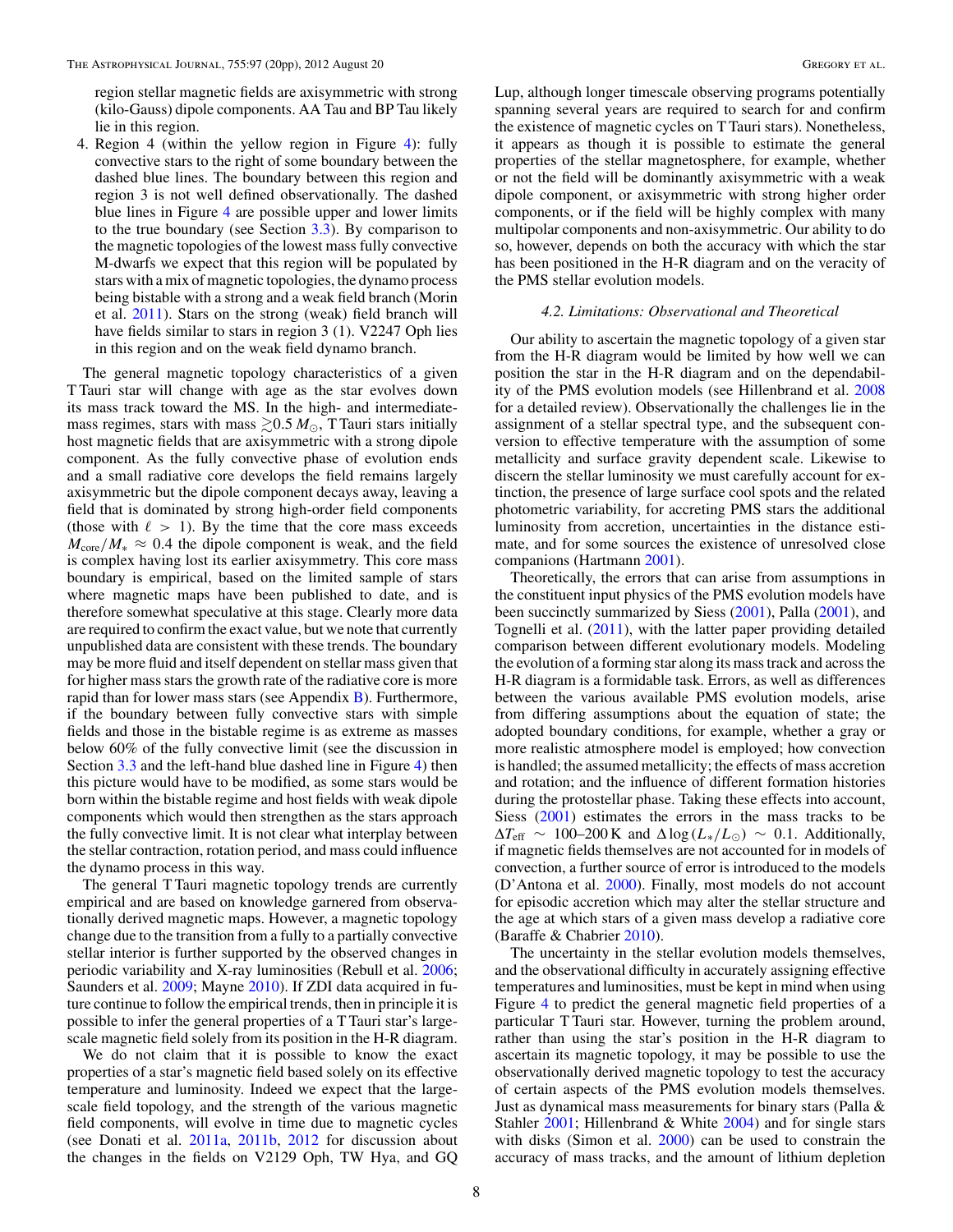<span id="page-8-0"></span>isochronal ages (e.g., Palla et al. [2005;](#page-18-0) Soderblom [2010\)](#page-19-0), magnetic field topologies may be used to test stellar internal structure information. For example, in Section [4.1](#page-6-0) we argued that the field topology of T Tauri stars varies from simple and axisymmetric with a strong dipole component to complex and highly non-axisymmetric with a weak dipole component with the growth of a radiative core. A difference in the external field topology is expected given the different dynamo process operating in fully convective stars compared to more evolved and*/*or more massive stars with outer convection zones, radiative cores, and stellar analogs of the solar tacholine. The right-hand solid blue line in Figure [3](#page-5-0) denotes the fully convective limit. By carrying out ZDI studies for stars around this limit, stark variation in the field topology between various stars may be used as a probe to observationally constrain which regions of the H-R diagram are populated by fully convective stars, and which regions are populated by stars with radiative cores. In other words, by determining the regions of the H-R diagram where stars with simple and complex magnetic fields lie, we can determine whether or not the internal structure information derived from the PMS evolution models is accurate.

### 5. DISCUSSION

# *5.1. The Dipole Component of T Tauri Magnetospheres and the Star–Disk Interaction*

For accreting T Tauri stars it is generally the strength of the dipole component that is the most significant in terms of controlling the disk truncation radius, even when the dipole component is weak compared to the higher order components (Adams & Gregory [2012\)](#page-18-0). This can be seen by considering the field strength at the inner disk truncation radius. Let's consider a simple example of a star with a dipole plus an octupole field component, as many accreting T Tauri stars host large-scale magnetic fields of this form (Gregory & Donati [2011\)](#page-18-0). In the equatorial plane the contribution to the vertical component of **B** threading the disk at a distance *r* from the stellar center from the dipole component of polar strength  $B_{\text{dip}}$  is  $B_{\text{dip}}(R_*/r)^3/2$ . For the octupole field component the equivalent expression is  $3B_{\text{oct}}(R_*/r)^5/8$ , where  $B_{\text{oct}}$  is the polar strength of the octupole (Gregory et al. [2010\)](#page-18-0). Thus, assuming a typical disk truncation radius of 5 *R*<sup>∗</sup> (which is∼70% of the equatorial corotation radius for a 2  $R_{\odot}$  solar mass star with a rotation period of 6 days), then the ratio of the strength of the octupole to the dipole component at the inner disk edge is  $(3/100)(B_{\text{oct}}/B_{\text{dip}})$ . Taking the ratio of the polar strength of the field components as  $B_{\text{oct}}/B_{\text{dip}} = 10$ , which is larger than thus far observed for any T Tauri star (which is  $B_{\text{oct}}/B_{\text{div}} \approx 6$  for TW Hya in 2008 March; Donati et al. [2011b\)](#page-18-0) then the contribution to the field at the inner disk from the octupole component is only 30% that of the dipole component, and becomes less significant the weaker (stronger) the octupole (dipole) component and for larger disk truncation radii.<sup>11</sup> The dipole is, in the majority of cases, the most significant field component in controlling the disk truncation radius.

Figure [5](#page-9-0) shows the variation in the polar strength of the dipole component for high- and intermediate-mass T Tauri stars listed in Table [2.](#page-16-0) It is clear that more massive and*/*or older T Tauri stars, those which have ended the fully convective phase of evolution, have weaker dipole components than younger and*/*or

lower mass stars. A possible exception is for some of the lowmass T Tauri stars which may show a variety of field topologies (see Section [3.3\)](#page-4-0).

The observed rapid decay in the dipole component with the growth of a radiative core can influence the star–disk interaction only if the fully convective phase ends before the disk has dispersed. As demonstrated in Appendix  $\bf{B}$  $\bf{B}$  $\bf{B}$  the age at which a radiative core develops is highly dependent on stellar mass, with high-mass T Tauri stars  $(\gtrsim 1.0 M_{\odot})$  ending the fully convective phase in  $\leq$ 2.6 Myr based on the Siess et al. [\(2000\)](#page-19-0) models, or  $\leq$ 2.2 Myr based on the Tognelli et al. [\(2011\)](#page-19-0) models. This timescale drops to as little as 0*.*5 Myr in both models for stars of  $2 M_{\odot}$ . Therefore the drop in the dipole component, and the subsequent effect on the star–disk interaction, is more relevant for higher mass T Tauri stars than for lower mass stars as most of the latter will have lost their disks before the end of the fully convective phase. However, there is also observational evidence that the disk lifetime is mass dependent with high-mass stars losing their disks faster than stars in the intermediate- and lowmass ranges (Carpenter et al. [2006;](#page-18-0) Currie & Kenyon [2009;](#page-18-0) Williams  $\&$  Cieza [2011\)](#page-19-0).<sup>12</sup> Therefore, the effect of the evolution of the large-scale stellar magnetic field topology becomes a question of timescales. For a given star does the radiative core develop before it stops interacting with its circumstellar disk? There are a number of well-studied T Tauri stars in the high- and intermediate-mass ranges which have developed radiative cores and which show evidence for significant ongoing accretion and substantial disks, for example, the stars discussed in this paper as well as those studied by Calvet et al. [\(2004\)](#page-18-0).

In principle, the rapid drop in the dipole component, and therefore the field strength at the inner disk, at the end of fully convective phase will allow the disk to push closer to the star. This would lead to a increased spin-up torque acting on the star due to the magnetic links with the disk interior to the equatorial corotation radius that are rotating faster than the star (in addition to the spin-up torques from accretion and the stellar contraction; Matt & Pudritz [2005\)](#page-18-0) and consequently an increase in the stellar rotation rate. In contrast, fully convective stars (at least those that are not in the weak field bistable dynamo regime) with strong dipole components should be able to maintain their slow rotation by truncating their disks out to, and perhaps even beyond, the corotation radius (the propeller regime; Romanova et al. [2004b;](#page-19-0) Donati et al. [2010b\)](#page-18-0).

There is tentative evidence for this rotational evolution scenario within the sample of stars considered in this paper. In Figure [3,](#page-5-0) the size of the symbols is proportional to the rotation period of the star (listed in Table [2\)](#page-16-0). For intermediate- and highmass T Tauri stars ( $> 0.5 M_{\odot}$ ) the fully convective stars which have strong dipole components are more slowly rotating than those which have ended the fully convective phase. Additionally, stars which have spent longer with radiative cores (and therefore with weak dipole components) are, on average, rotating faster than the fully convective stars. This strongly hints that the effect of the change in the magnetic topology with the development of a radiative core is that a PMS star enters a spin-up phase, if they are still interacting with their disks when this transition occurs. However, this picture may be too simplistic, as the disk truncation radius is sensitive to parameters other than the

<sup>&</sup>lt;sup>11</sup> This simple illustrative example ignores the tilt of the multipole components which should be accounted for when calculating the field strength at the inner disk, and consequently the disk truncation radius (Gregory et al. [2008\)](#page-18-0).

<sup>12</sup> Recent theoretical models suggest only a weak stellar mass dependence on disk lifetimes (Gorti et al. [2009;](#page-18-0) Ercolano et al. [2011\)](#page-18-0). Furthermore, disk lifetimes may be influenced by the star-forming environment (Luhman et al. [2008\)](#page-18-0).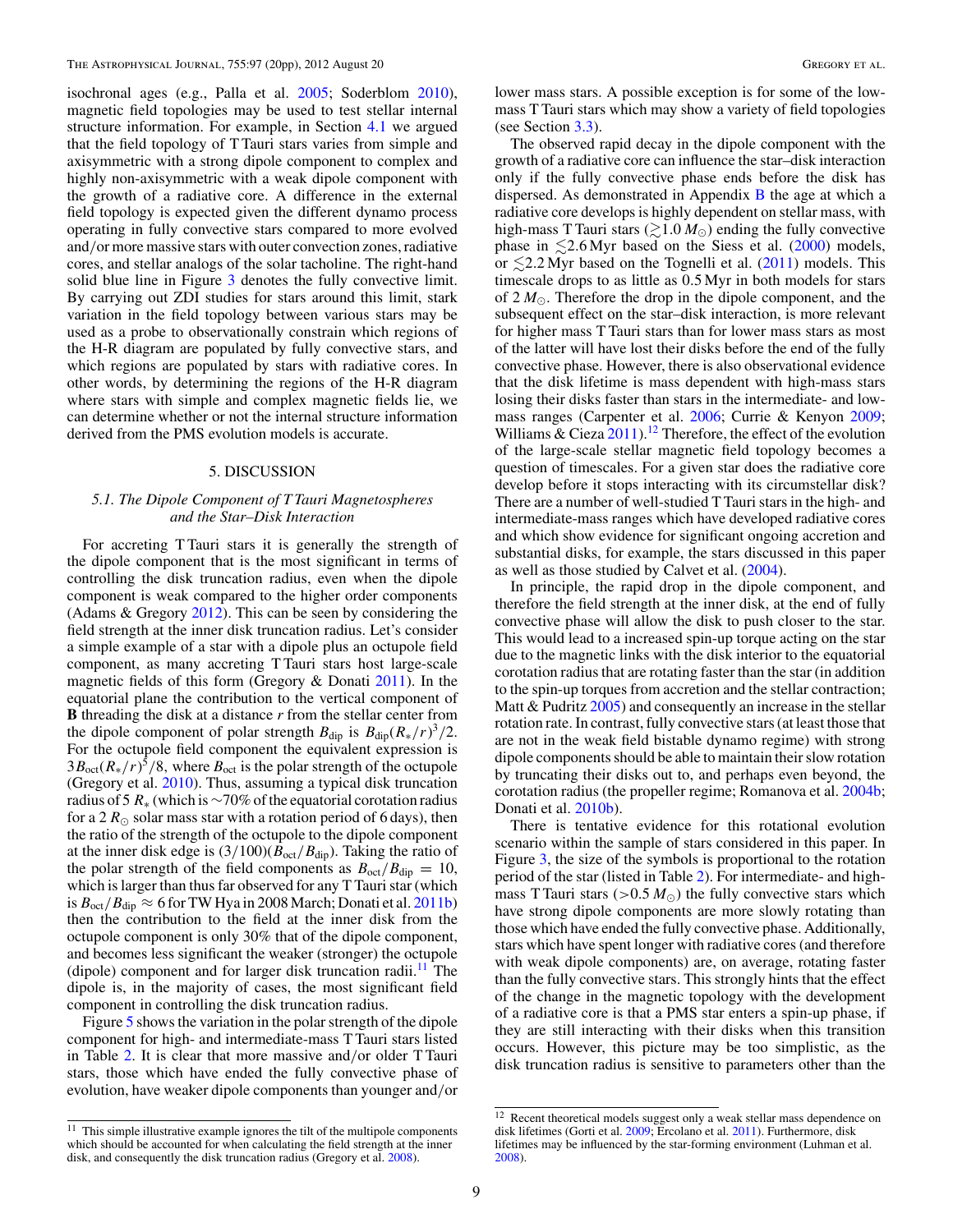<span id="page-9-0"></span>

**Figure 5.** Polar strength of the dipole component of the magnetic fields of various accreting T Tauri stars as a function of stellar mass (left) and age (right) in the intermediate- and high-mass ranges  $(\geq 0.5 M_{\odot})$  listed in Table [2.](#page-16-0) Filled circles denote fully convective stars, and open circles stars with radiative cores, as determined from the PMS evolution models of Siess et al. [\(2000\)](#page-19-0). The solid vertical lines join the same star observed at two different epochs. It is clear that higher mass and*/*or older stars have weaker dipole components than lower mass and*/*or younger stars.

magnetic field strength which will vary with time, and disk lifetimes are likely also a function of many parameters.

The disk truncation radius depends on the stellar radius, the mass accretion rate, and the polar strength of the stellar dipole component  $R_t \propto B_{\text{dip}}^{4/7} R_*^{12/7} \dot{M}^{-2/7}$  (e.g., Königl [1991\)](#page-18-0).<sup>13</sup> Although a drop in the dipole component will allow the disk to push closer to the star (as will the reduction in the stellar radius, since PMS stars are contracting), the observed drop in mass accretion rate with increasing stellar age (e.g., Hartmann et al. [1998;](#page-18-0) Sicilia-Aguilar et al. [2004\)](#page-19-0) has the opposite effect and allows the stellar magnetosphere to keep the disk at bay at a larger radius. Thus, the disk truncation radius, and consequently the balance of torques in the star–disk system, will depend on the interplay between the rate of decay of the dipole component and the drop in the mass accretion rate with time. Additionally, magnetic cycles (the beginnings of which may have already been observed in V2129 Oph and GQ Lup, see Appendix [A\)](#page-13-0) will cause variations in the large-scale field topology, and therefore the disk truncation radius, over time. Thus, a new generation of magnetospheric accretion models that track the rotational evolution of the star incorporating the time evolution of the mass accretion rate, the stellar contraction (similar to those of Matt et al. [2010,](#page-18-0) [2012\)](#page-18-0) and for the first time the time evolution of magnetic fields following the observational correlations and magnetic cycles are now warranted.

# *5.2. Magnetic Field Topology, Rotation Rate, and Rossby Number*

Throughout this paper we have concentrated on the links between the stellar mass and age, which considered in tandem reveal the stellar internal structure and the large-scale magnetic

field topology. However, the stellar rotation rate and the Rossby number, the ratio of the rotation period to the local convective turnover time in the stellar interior ( $Ro = P_{rot}/\tau_c$ ), may also influence the magnetic topology. In order to search for such trends we require estimates of the convective turnover time  $\tau_c$ . As PMS stars are contracting, and especially once a radiative core begins to grow at the expense of the convective zone depth,  $\tau_c$  values are highly sensitive to the stellar mass and age. Unfortunately, most published  $\tau_c$  estimates come from models that track the stellar evolution over timescales of order Gyr and across a limited range of stellar mass (Gilliland [1986;](#page-18-0) Kim & Demarque [1996;](#page-18-0) Landin et al. [2010\)](#page-18-0), and lack the time and mass resolution required for our purposes. An exception is the model of Jung & Kim [\(2007\)](#page-18-0). Y.-C. Kim has kindly supplied us with finer resolution grids than published. Our rough convective turnover time estimates are listed in Table [1.](#page-15-0) The  $\tau_c$  values are calculated at a distance of half of the mixing length above the base of the convective zone. Although it is only an assumption that this is the depth where the dynamo operates, the same assumption is made in the cited models and is fully consistent with the work of others (e.g., Johns-Krull et al. [2000;](#page-18-0) Preibisch et al. [2005;](#page-19-0) Alexander & Preibisch [2012\)](#page-18-0).

Zeeman broadening studies (e.g., Johns-Krull [2007\)](#page-18-0) have found no links between the mean surface magnetic field strengths of PMS stars and rotation parameters. This is perhaps not surprising given that all T Tauri stars lie in the saturated regime (with some into the supersaturated regime) of the welldefined MS rotation–activity relation: plots of the ratio of X-ray to bolometric luminosity versus Rossby number (Preibisch et al. [2005\)](#page-19-0). Zeeman broadening, which probes all of the small-scale magnetic field regions close to the star (the tangling and reconnection of which gives rise to the X-ray emission), does not give access to information about the large-scale field topology. In this work, we are particularly interested in links between the rotation parameters and the polar strength of the dipole component, given its importance to the star–disk interaction (see Section [5.1\)](#page-8-0).

In Figure [6,](#page-10-0) we present plots of  $B_{\text{dip}}$  versus the rotation parameters ( $P_{\text{rot}}$  and Ro; plots with  $v_* \sin i$  as the abscissa,

<sup>&</sup>lt;sup>13</sup> There is a difference in  $R_t$  for multipolar compared to dipolar magnetospheres, although in most cases this difference is small (see Section 6 of Adams & Gregory [2012\)](#page-18-0). Provided that the dipole component is not significantly tilted with respect to the stellar rotation axis,  $R_t$  values can be estimated using the strength of the dipole component at the stellar rotation pole. The higher order field components, however, must be accounted for in models of accretion flow onto the star (Gregory & Donati [2011;](#page-18-0) Adams & Gregory [2012\)](#page-18-0).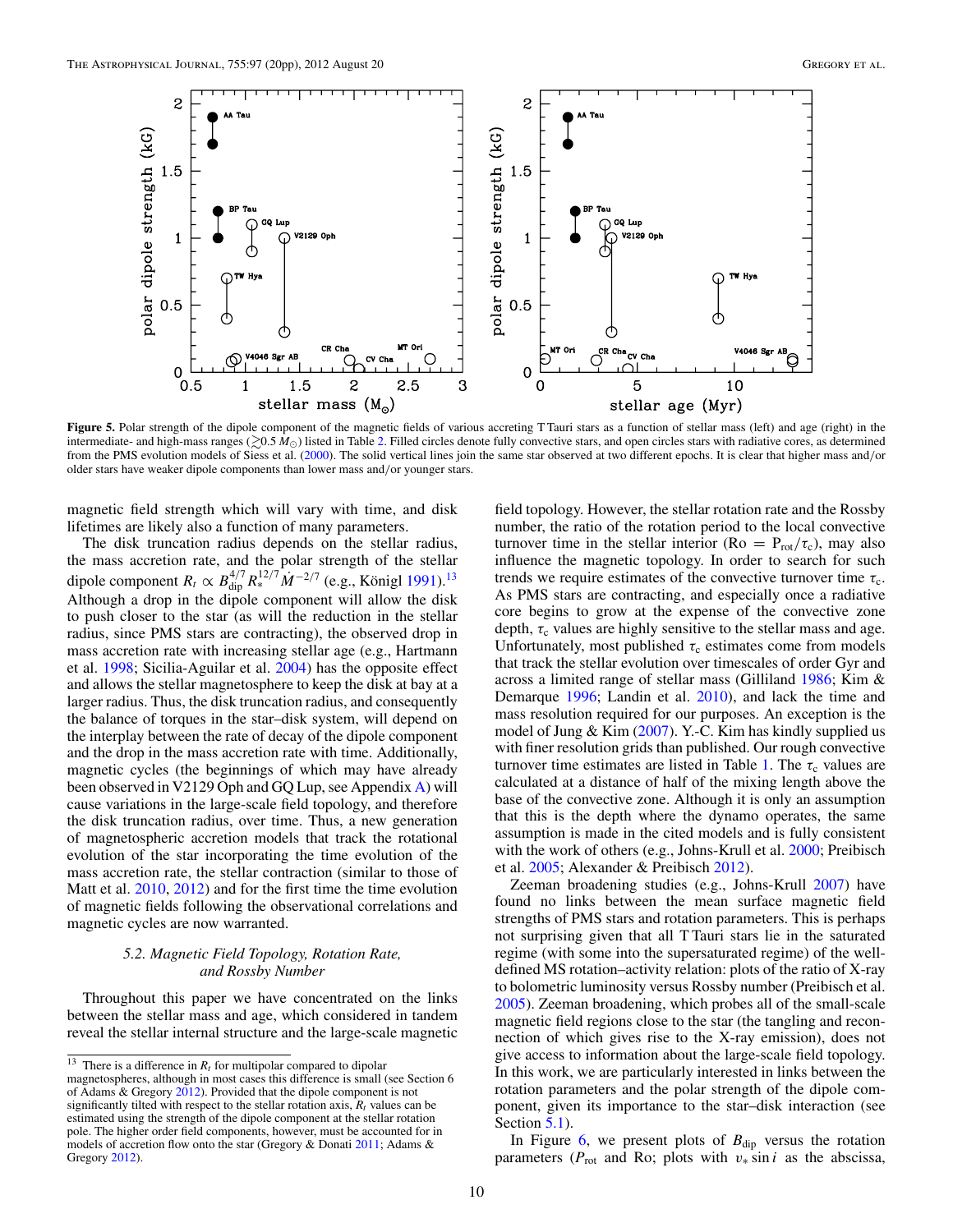<span id="page-10-0"></span>

**Figure 6.** Polar strength of the dipole component of the multipolar magnetic fields of the intermediate*/*high-mass PMS stars (left) and MS M-dwarfs (right; early*/* mid-M spectral types from Donati et al. [2008b](#page-18-0) and Morin et al. [2008\)](#page-18-0) vs. rotation period (upper) and Rossby number (lower). Points connected by vertical lines are stars observed at two epochs. Circles are fully convective stars, triangles (asterisks) stars with small (large) radiative cores.

which are not shown, are similar to the  $P_{\text{rot}}$  plots) for both intermediate*/*high-mass PMS stars and the early*/*mid-spectraltype MS M-dwarfs from Morin et al. [\(2008\)](#page-18-0) and Donati et al. [\(2008b\)](#page-18-0). The M-dwarf sample spans the unsaturated and saturated regimes of the rotation–activity relation (Donati et al. [2008b\)](#page-18-0). The saturated regime occurs at rotation periods of *P*rot 4 days for M-dwarfs of mass ∼0.5 *M*, or at Ro  $\leq$  0.1 (Pizzolato et al. [2003\)](#page-18-0). M-dwarfs which lie in the saturated regime (like all PMS stars) show little relation between  $P_{\text{rot}}$  and  $B_{\text{dip}}$  with a range of polar dipole strengths, being strongest for the fully convective stars (lowest mass; circles in Figure 6, upper right panel), weakest for the stars with small outer convective zones (highest mass; asterisks), and of intermediate strength for stars slightly more massive than the MS fully convective limit (triangles), as already discussed—see Figure  $2^{14}$  There do appear to be correlations between  $B_{\text{dip}}$ 

and  $P_{\text{rot}}$ , and  $B_{\text{dip}}$  and Ro, for MS M-dwarfs if the sample is considered as a whole. The latter trend is driven by the factor of ∼10 range of *P*rot values across the sample rather than the range of  $\tau_c$  values, which vary by a factor of  $\sim$ 2 (as listed in Donati et al. [2008b](#page-18-0) and Morin et al. [2008\)](#page-18-0), with the overall correlations arising as all the observed fully convective stars (circles in Figure 6 right panel) and almost all stars which are mostly convective (triangles) are faster rotators, while substantially radiative stars (asterisks) span a range of rotation rates.

There is a clearer link between  $B_{\text{dip}}$  and  $P_{\text{rot}}$  for the PMS sample with the stars with the strongest dipole components (fully convective stars) spinning more slowly than stars with weaker dipole components (stars with radiative cores)—see Figure 6. This is likely being driven by the star–disk interaction with stars with stronger dipole components able to truncate their

<sup>&</sup>lt;sup>14</sup> Morin et al. [\(2011\)](#page-18-0), their Figure 2, and Donati (2011), his Figure 1, provide more complete overviews of the links between mass, rotation period, field topology, and Rossby number for MS stars. Such plots of the  $M_* - P_{rot}$  plane with contours of constant Ro are not meaningful for our small sample of PMS

stars, which span a range of stellar ages, as the Ro contours are highly sensitive to age due to the variation of  $\tau_c$  values with the stellar contraction and radiative core growth.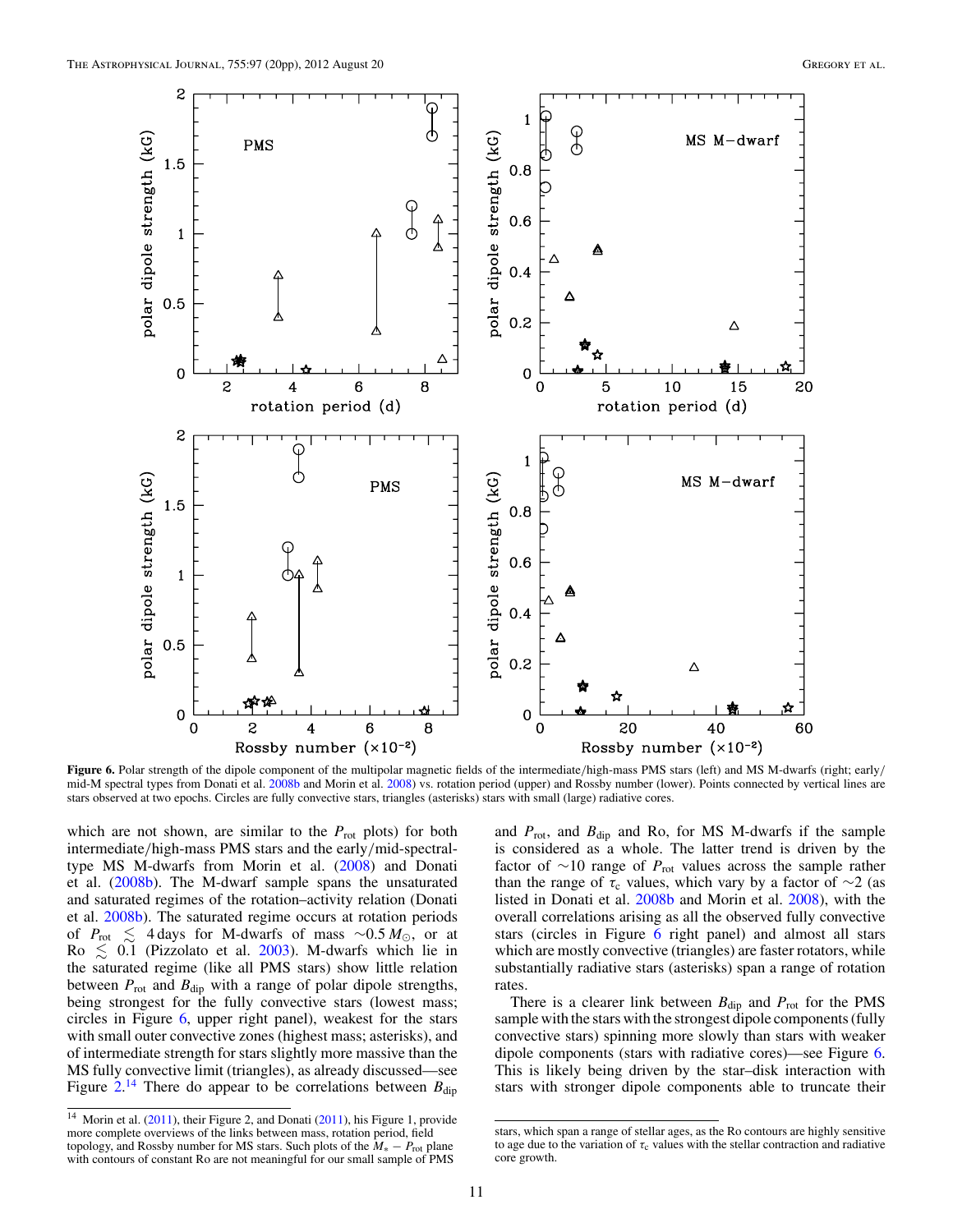<span id="page-11-0"></span>

**Figure 7.** Stellar rotation periods for the intermediate*/*high-mass accreting PMS stars as a function of time since (positive abscissa values) or time until (negative abscissa values) the development of a radiative core. The symbols are as in Figure [6.](#page-10-0) Stars which have spent longer with radiative cores (and therefore with weaker dipole components; see Figure [5\)](#page-9-0) are faster rotators.

disks out to corotation, see Section [5.1,](#page-8-0) and those with weaker dipole components having smaller disk truncation radii and therefore being spun-up. GQ Lup and MT Ori (the rightmost three triangles in Figure [6\)](#page-10-0) are not exceptions to this trend, as these stars have only recently ended the fully convective phase and presumably have not had enough time to spin up. This argument is supported by the strong correlation in Figure 7 where we have estimated the time relative to the end of the fully convective phase (that is the age of a star minus the age at which a star of its mass is expected to develop a radiative core as calculated from Equation  $(B1)$ ). It is clear that the longer a star has spent with a radiative core, the faster its rotation rate.<sup>15</sup>

We suggest that the relation between the stellar rotation rate and the strength of the dipole component for PMS stars is driven by the star–disk interaction rather than the dynamo magnetic field generation process itself. This is further supported by the lack of any clear relation between  $B_{\text{dip}}$  and Rossby number, see Figure [6](#page-10-0) (lower left panel). Although  $\tau_c$  values drop from a couple of hundred days to a few tens of days with the development of a large radiative core (e.g., Jung & Kim [2007\)](#page-18-0), *P*rot values are also smaller for stars with large cores (see the asterisks in Figure [6,](#page-10-0) upper left panel). Thus, there is little variation in Ro across our PMS sample, all of which lie in the saturated regime of the rotation–activity relation. Likewise, there is little variation in Ro values for MS M-dwarfs that lie in the saturated regime ( $Ro \leq 0.1$ ).

#### *5.3. Non-accreting Pre-main-sequence Stars*

Given the importance of magnetic fields in controlling the star–disk interaction, and in turn the stellar rotational evolution, we have thus far focused our discussion on accreting T Tauri stars. Magnetic maps have also been published for one nonaccreting weak-line T Tauri star, V410 Tau (Skelly et al. [2010\)](#page-19-0),

and a handful of post T Tauri stars that have long since lost their disks and have spun-up, HD 155555 (a close binary system; Dunstone et al. [2008a\)](#page-18-0), HD 141943 (Marsden et al.  $2011$ ), and HD 106506 (Waite et al.  $2011$ ). With the exception of V410 Tau all of the non-accreting stars have substantial radiative cores ( $M_{\text{core}}/M_* \approx 0.93$  and ≈0.84 for the primary and secondary stars of HD 155555) or have entirely radiative interiors (HD 106506 and HD 141943) as inferred from the models of Siess et al. [\(2000\)](#page-19-0). The non-accreting T Tauri stars are typically faster rotators than the accreting stars considered in Section [2](#page-2-0) with  $P_{\text{rot}} \le 2.2$  days, as is commonly found (e.g., Bouvier et al. [1993\)](#page-18-0). The post T Tauri stars have small, or no, outer convective zones and are found to host highly complex magnetic fields with many high-order field components. This is consistent with the magnetic evolutionary scenario discussed above for accreting T Tauri stars.

V410 Tau is the only non-accreting star with a small radiative core for which magnetic maps have been obtained (Skelly et al. [2010\)](#page-19-0). It is a young ( $\sim$ 1.7 Myr) and higher mass star ( $M_* \approx$ 1.4  $M_{\odot}$ ). Widely varying estimates of its effective temperature have been reported in the literature, and its luminosity is highly uncertain given the large spot coverage (see the discussion in Skelly et al. [2010\)](#page-19-0). Thus, the position of V410 Tau in the H-R diagram is poorly constrained. According to the models of Siess et al. [\(2000\)](#page-19-0) this star has already ended the fully convective phase of evolution and has a small radiative core ( $M_{\text{core}}/M_* \approx 0.07$ ), although given the uncertainty in its H-R diagram position it may have an internal structure that ranges from fully convective to having a moderately sized core ( $M_{\text{core}}/M_* \approx 0.3$ ; Skelly et al. [2010\)](#page-19-0). Its complex magnetic field topology has more in common with the accreting T Tauri stars with large radiative cores, suggesting that it has indeed ended the fully convective phase. However, with only one genuine weak-line T Tauri star studied thus far it is not clear if the magnetic fields of these stars will follow similar trends as found for accreting classical T Tauri stars; but given that accreting stars (of age a few Myr) follow a similar magnetic topology trend with internal structure as found for MS M-dwarfs (of age a few Gyr), it is reasonable to assume that the magnetic topologies of more evolved PMS stars will follow suit. If they do not, it may indicate that accretion is modifying the stellar magnetic field generation process. Furthermore, if our conclusion that it is the star–disk interaction that is driving the relation between  $P_{\text{rot}}$  and  $B_{\text{dip}}$ (see Section [5.2](#page-9-0) and Figure [6,](#page-10-0) upper left panel) is correct then we do not necessarily expect to find the same behavior for systems where the disk has dispersed. With the influence of the disk removed, underlying relationships between the stellar magnetic field topology and the dynamo properties may be revealed. Non-accreting T Tauri stars will be the target of future spectropolarimetric observing campaigns to specifically address such issues.

### 6. CONCLUSIONS

Spectropolarimetric observations carried out over at least a full stellar rotation, and ideally several rotation periods, combined with tomographic imaging techniques have allowed maps of the magnetic fields of a small sample of accreting T Tauri stars to be derived (Donati et al. [2007,](#page-18-0) [2008a,](#page-18-0) [2010a,](#page-18-0) [2010b,](#page-18-0) [2011a,](#page-18-0) [2011b,](#page-18-0) [2011c,](#page-18-0) [2012;](#page-18-0) Hussain et al. [2009;](#page-18-0) Skelly et al. [2012\)](#page-19-0). T Tauri magnetic field topologies are found to vary with the stellar parameters. We find that the large-scale topology appears to be directly linked to the internal structure of the star,

<sup>&</sup>lt;sup>15</sup> The trend in Figure 7 is unlikely to be caused (at least entirely) by the stellar contraction, that is by the spin-up of stars as they contract with age in order to conserve angular momentum—there is no clear trend between  $\overline{P}_{\text{rot}}$  and *R*<sup>∗</sup> across our sample. Furthermore, stars in Figure 7 on either side of the fully convective divide span a range of ages.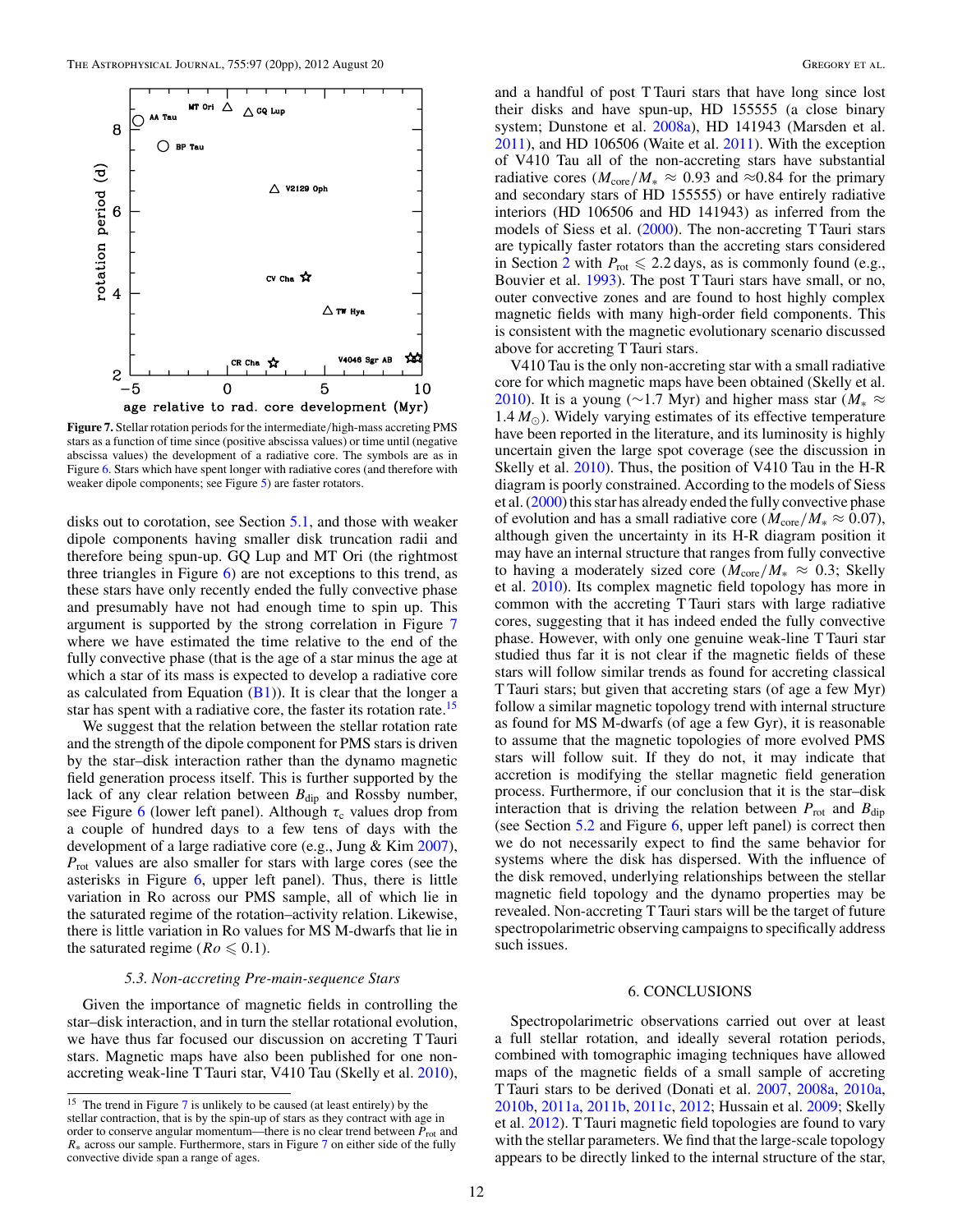and in particular to the size of the radiative core that develops at the end of the fully convective phase of evolution.

We define four regions across the H-R diagram, see Section [4.1](#page-6-0) and Figure [4,](#page-6-0) delineating stars with different magnetic topology characteristics. Stars with substantial radiative cores,  $M_{\text{core}}/M_* \gtrsim 0.4$ , have complex fields that are highly non-axisymmetric with weak dipole components, only a few tenths of a kG at most (this defines region 1 of the H-R diagram as discussed in Section [4.1](#page-6-0) and colored blue in Figure [4\)](#page-6-0). V4046 Sgr AB, CR Cha, and CV Cha have this type of field topology. Stars which have small radiative cores,  $0 < M_{\text{core}}/M_* \lesssim 0.4$ , have largely axisymmetric large-scale magnetic field topologies but field modes of higher order than the dipole component dominate. Their dipole components are generally weaker than those found for fully convective stars and appear to range from less than 0*.*1 kG to around 1 kG. MT Ori, TW Hya, V2129 Oph, and GQ Lup possess magnetic fields like this. Intriguingly, stars that fall in this region of the H-R diagram (region 2 discussed in Section [4.1](#page-6-0) and colored green in Figure [4\)](#page-6-0) for which magnetic maps have been published all have strong octupole components to their magnetic fields, and this is the dominant field mode in TW Hya, V2129 Oph, and GQ Lup. There are currently no theoretical models to explain this trend.

We emphasize that the limit of  $M_{\text{core}}/M_* \approx 0.4$  between the regions 1 and 2 is empirical and more observations are required to properly determine the exact boundary. The boundary may also be a function of stellar mass itself, but we note that for MS M-dwarfs (whose topology trends with stellar internal structure mirror the behavior of PMS stars) the transition from dominantly axisymmetric to dominantly non-axisymmetric fields occurs at  $M_* \sim 0.5 M_{\odot}$  (see Figure [1\)](#page-2-0) which (roughly) corresponds to  $M_{\text{core}}/M_* \approx 0.4$ .

Fully convective stars of mass  $\gtrsim$  0.5  $M_{\odot}$  host simple fields that are dominantly axisymmetric with strong dipole components of order one to a few kG (region 3 of the H-R diagram as discussed in Section [4.1](#page-6-0) and colored yellow in Figure [4\)](#page-6-0). AA Tau and BP Tau fall into this category. Such stars will develop radiative cores before they arrive on the MS, at which point it seems likely that the dipole component of their magnetic fields will decay, but initially the axisymmetric nature of their fields will be maintained. Further core growth will eventually destroy the axisymmetry of their magnetic fields leaving the stars with complex fields with weak dipole components. It appears as though this drop in the dipole component, which will reduce the disk truncation radius and increase the spin-up torque on the star, influences the stellar rotation rate with stars which have spent longer with radiative cores being faster rotators.

Although the magnetic topology trends that we have observed across the PMS of the H-R diagram (see Figures [3](#page-5-0) and [4\)](#page-6-0) are thus far based on a limited sample of stars, it is the overall excellent agreement between the large-scale field topologies of PMS stars and those of MS M-dwarfs with comparable internal structures (i.e., similar ratios of core mass to stellar mass  $M_{\text{core}}/M_*$ ) that gives us confidence to define distinct magnetic topology regimes. Further spectropolarimetric studies of PMS stars across the H-R diagram are now required to test our conclusions. By far the clearest trends, observed for both the MS and PMS sample, is the rapid increase in field complexity, and the rapid decrease in the dipole component, when moving from objects close to the fully convective divide to those with substantial radiative cores.

The lowest mass M-dwarfs (below  $\sim 0.2 M_{\odot}$ , or later than spectral type ∼M5) are found to host a variety of field topologies which may be due to a bistable dynamo process (Morin et al. [2010,](#page-18-0) [2011\)](#page-18-0). The similarity between the field topologies of MS M-dwarfs and PMS stars allows us to predict that bistable dynamo behavior, and therefore stars with a variety of largescale field topologies, will be found for the lowest mass PMS stars. We have thus defined a fourth region of the H-R diagram where such stars will be found. The exact boundary between this region 4 and region 3 is poorly constrained and more ZDI studies are required for stars in this low-mass regime. The only star studied in this region thus far is V2247 Oph, a fully convective star with a complex field that likely resides on the weak field bistable dynamo branch (stars on the strong field branch would host simple fields).

Although the magnetic topology trends with stellar internal structure are empirical and currently lack theoretical grounding, there is additional evidence for a field topology change as stars transition from fully to partially convective. With the growth of a radiative core large-scale magnetic fields become more and more complex. Saunders et al. [\(2009\)](#page-19-0) argued that such a change could explain their observed reduction in the number of periodically variable PMS stars, with fully convective stars hosting simple fields with large cool spots and partially convective stars more complex fields with more numerous and distributed smaller spots (which causes less photometric rotational variability). This is fully consistent with the Doppler maps of fully convective T Tauri stars which often show large (usually slightly offset from the rotation pole) high-latitude spots (e.g., Donati et al. [2010b\)](#page-18-0). Likewise Rebull et al. [\(2006\)](#page-19-0) and Mayne [\(2010\)](#page-18-0) find a systematic reduction in the ratio of X-ray to bolometric luminosity, which is driven by the strength of the convective dynamo, for stars with radiative cores. Furthermore, Alexander & Preibisch  $(2012)$  argue that the change from fully to partially convective stellar interiors can explain their observation that the scatter in X-ray luminosities in rotation–activity plots reduces with increasing PMS cluster age. While these observations lack the clarity or precision of our own, they do add significant support to the change in magnetic field topology that we observe.

We conclude that it is possible to predict the general characteristics of the magnetic field of a PMS star based purely on its position in the H-R diagram. For example, whether the field will be axisymmetric with a strong dipole component, or axisymmetric with a field component of higher order than the dipole dominant, or complex and non-axisymmetric with a weak dipole component. Large-scale magnetic field topologies are likely variable over time too, as has been observed for V2129 Oph, TW Hya (tentatively), and GQ Lup (Donati et al. [2011a,](#page-18-0) [2011b,](#page-18-0) [2012\)](#page-18-0). However, although the polar strength of the various field components was observed to vary for all of these stars, the general characteristics of their large-scale fields remained the same at both epochs—dominantly octupolar and well described by a tilted dipole plus a tilted octupole component (Gregory & Donati [2011\)](#page-18-0). Likewise the general properties of the magnetic fields of AA Tau and BP Tau remained the same as derived from data sets taken in different observing seasons.

We do caution, however, that our ability to predict the general large-scale magnetic topology characteristics of a given PMS star is reliant on the veracity of the PMS evolution models themselves and on our ability to accurately position the star in the H-R diagram in the first place. An alternative point of view, however, is that we can use ZDI studies and the derived magnetic topologies of T Tauri stars as a direct test of the internal structure information derived from the PMS evolutionary models themselves, just as dynamical mass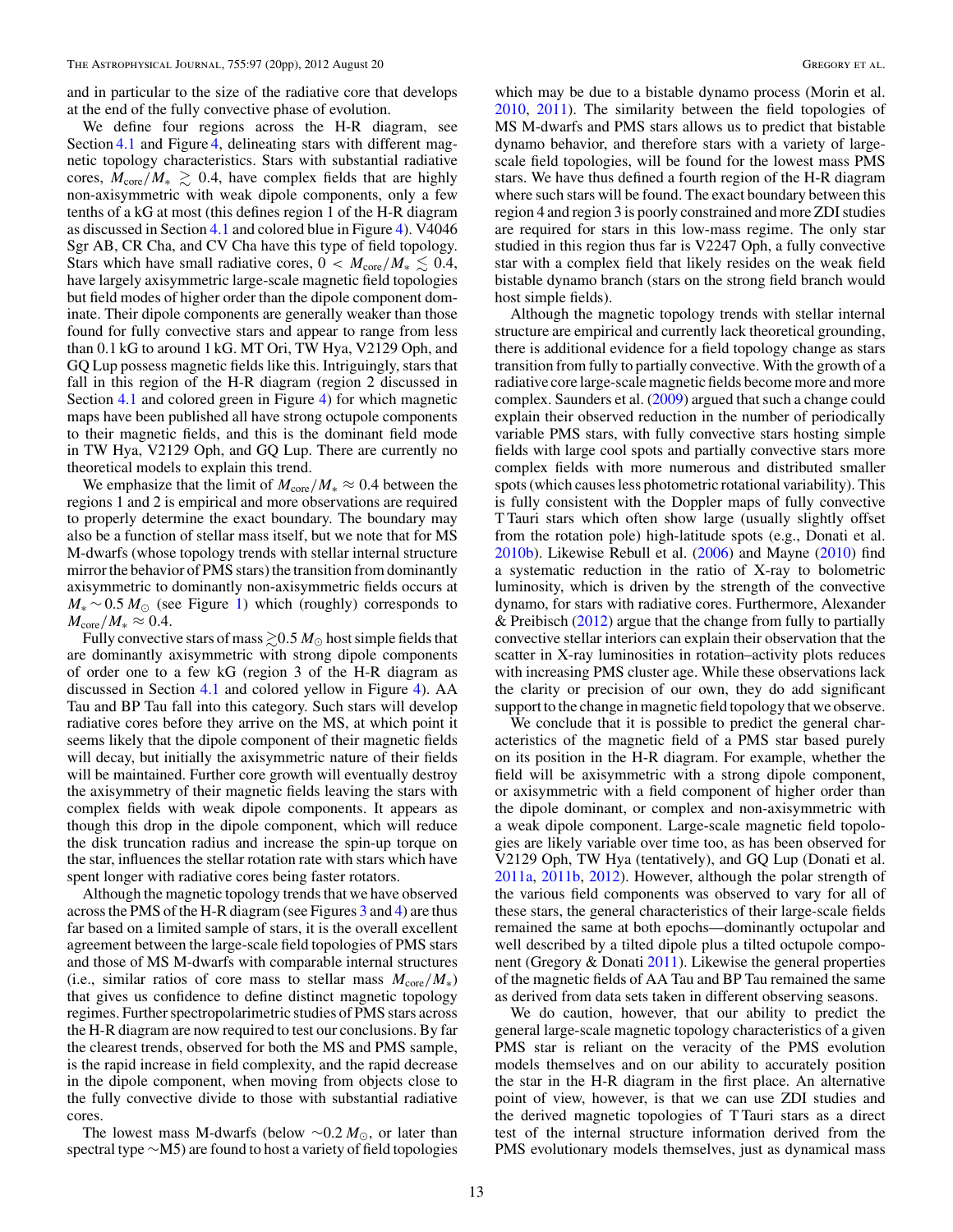<span id="page-13-0"></span>measurements can constrain the mass tracks (Hillenbrand & White [2004\)](#page-18-0) and lithium depletion the isochrones (Palla et al. [2005\)](#page-18-0). For example, if a star is found to host a largely axisymmetric field, but with dominant high-order components, it is likely that this star has already ended the fully convective phase of evolution and has developed a small radiative core. If the star falls in a region of the H-R diagram where fully convective stars lie, it could then be argued that either the models are inadequate in this region, and*/*or a better assignment of the stellar effective temperature and luminosity needs to be made.

In principle, ZDI studies can be used to provide strong observational constraints on the divide between the fully and partially convective regions of the PMS in the H-R diagram; a divide that is exquisitely model dependent. Pinpointing this divide observationally should allow the detailed testing of evolutionary models of stellar internal structure. Observationally constraining the fully convective divide as a function of mass and age does not only have important implications for periodic variability and X-ray emission, as discussed above. Additionally, the development of a radiative core likely leads to a dramatic redistribution of angular momentum as the convective envelope and core decouple (Endal & Sofia [1981\)](#page-18-0), which, if further studied, should yield insights into such phenomena as rotationally induced mixing (e.g., Pinsonneault [1997\)](#page-18-0). Furthermore, as the interaction with a circumstellar disk is (in most, but crucially not all, cases) dominated by the large-scale dipole component of the magnetic field (Gregory et al. [2008;](#page-18-0) Adams  $& Gregory\ 2012$ , studying stars with disks across the fully convective*/*radiative core divide will enable us to probe the dynamics and physics of magnetospheric accretion as a function of magnetic field topology in an extremely targeted fashion.

Data from the MaPP program will continue to be obtained until at least the end of 2012. This continued stream of T Tauri magnetic maps, coupled with those for stars already observed as part of MaPP but not yet published, will allow the H-R diagram to be more fully populated. This will allow the boundaries separating the different topology regions within the H-R diagram to be better constrained observationally. Furthermore, by repeatedly observing the same stars over timescales of several years we will gain insight into the longterm variability of the large-scale magnetospheres of T Tauri stars, and possibly the existence of magnetic cycles. MaPP will thus further advance our understanding of the magnetism of forming low-mass, including solar-like, stars. From a theoretical perspective models of the magnetospheric accretion process that incorporate magnetic fields with an observed degree of complexity have been developed (Gregory et al. [2005,](#page-18-0) [2006,](#page-18-0) [2008,](#page-18-0) [2010;](#page-18-0) Long et al. [2008,](#page-18-0) [2011,](#page-18-0) [2012;](#page-18-0) Mohanty & Shu [2008;](#page-18-0) Romanova et al. [2011;](#page-19-0) Gregory & Donati [2011;](#page-18-0) Adams  $& Gregory\ 2012$ . However, the observed variations in the magnetic field topology with the development of a radiative core, and the possible bistable dynamo process that appears to operate among the lowest mass T Tauri stars, highlight the need for new models, similar to those of Matt et al. [\(2010,](#page-18-0) [2012\)](#page-18-0), but which take proper account of both the magnetic field complexity and the field variation with changes in the stellar internal structure.

The authors thank L. Siess, N. Baliber, and F. C. Adams for insightful discussions, E. Tognelli and P. G. Prada Moroni for sending stellar internal structure information from their PMS evolution models, Y.-C. Kim for sending convective turnover time estimates, and the referee for useful comments. S.G.G.

is supported by NASA grant HST-GO-11616.07-A. J.M. is supported by a postdoctoral fellowship of the Alexander von Humboldt foundation. The "Magnetic Protostars and Planets" (MaPP) project is supported by the funding agencies of CFHT and TBL (through the allocation of telescope time) and by CNRS*/*INSU in particular, as well as by the French "Agence Nationale pour la Recherche" (ANR).

#### APPENDIX A

### ACCRETING T TAURI STARS WITH MAGNETIC MAPS DERIVED FROM ZDI

# *A.1. Stars with Strong Dipole Components and Axisymmetric Large-scale Magnetic Fields*

### *A.1.1. AA Tau*

AA Tau is one of the best-studied accreting stars and hosts the simplest large-scale magnetic field yet discovered on any T Tauri star. Its large-scale field is dominantly dipolar, with weak high-order field components (Donati et al. [2010b\)](#page-18-0). The dipole component is strong with a polar field strength of ∼2 kG (perhaps as large as 3 kG, see the discussion in Donati et al. [2010b\)](#page-18-0) and is tilted by  $\sim 10^{\circ}$ –20° with respect to the stellar rotation axis, see Table [2.](#page-16-0) The star was observed at two different epochs separated by a year. The large-scale field topology showed no significant evolution, which may be linked to the moderate phase coverage obtained at both epochs, but repeat observations are required to confirm this. Given the weak mass accretion rate onto AA Tau during the ESPaDOnS observations (an average of  $\log \dot{M} = -9.2 \,\tilde{M_{\odot}} \, \text{yr}^{-1}$ ; Donati et al. [2010b\)](#page-18-0) coupled with the strength of the dipole component the disk may be truncated close to the equatorial corotation radius, or even beyond at some epochs. The mass accretion rate, however, was observed to vary by an order of magnitude from  $\log \dot{M} = -9.6$ to  $-8.5 M_{\odot}$  yr<sup>-1</sup>. AA Tau has a completely convective interior according to both the Siess et al. [\(2000\)](#page-19-0) and the Tognelli et al. [\(2011\)](#page-19-0) PMS stellar evolution models.

#### *A.1.2. BP Tau*

BP Tau has long been known to possess a strong stellardisk-averaged magnetic field from Zeeman broadening mea-surements (Johns-Krull et al. [1999b\)](#page-18-0), with strong circular polarization measured in the accretion-related He i 5876 Å emission line (Johns-Krull et al. [1999a;](#page-18-0) Symington et al. [2005;](#page-19-0) Chuntonov et al. [2007\)](#page-18-0). Like AA Tau, ZDI has revealed that BP Tau has a strong dipole component to its magnetic field (Donati et al. [2008a\)](#page-18-0). However, it also possesses a strong octupole field component (of polar field strength of 1.6–1.8 kG compared to the dipole component of polar field strength 1–1.2 kG; see footnote "c" of Table [2\)](#page-16-0). Both the dipole and octupole moments are tilted relative to the stellar rotation axis, but by different amounts and toward different rotation phases. Magnetic maps have been derived at two different epochs, separated by around 10 months (Donati et al. [2008a\)](#page-18-0). The large-scale field topology showed little change over this time, apart from an apparent rotation of the entire surface field by 0.25 in phase. This was most likely caused by a small error in the assumed rotation period  $(7.6 \pm 0.1$  days) building up over the ∼39 rotations between the observing epochs. Variations in the large-scale field topology cannot, however, be ruled out on longer timescales. We further note that the magnetic maps for BP Tau were published prior to the MaPP project, using an experimental version of the magnetic imaging code (Donati et al. [2008a\)](#page-18-0). This code considered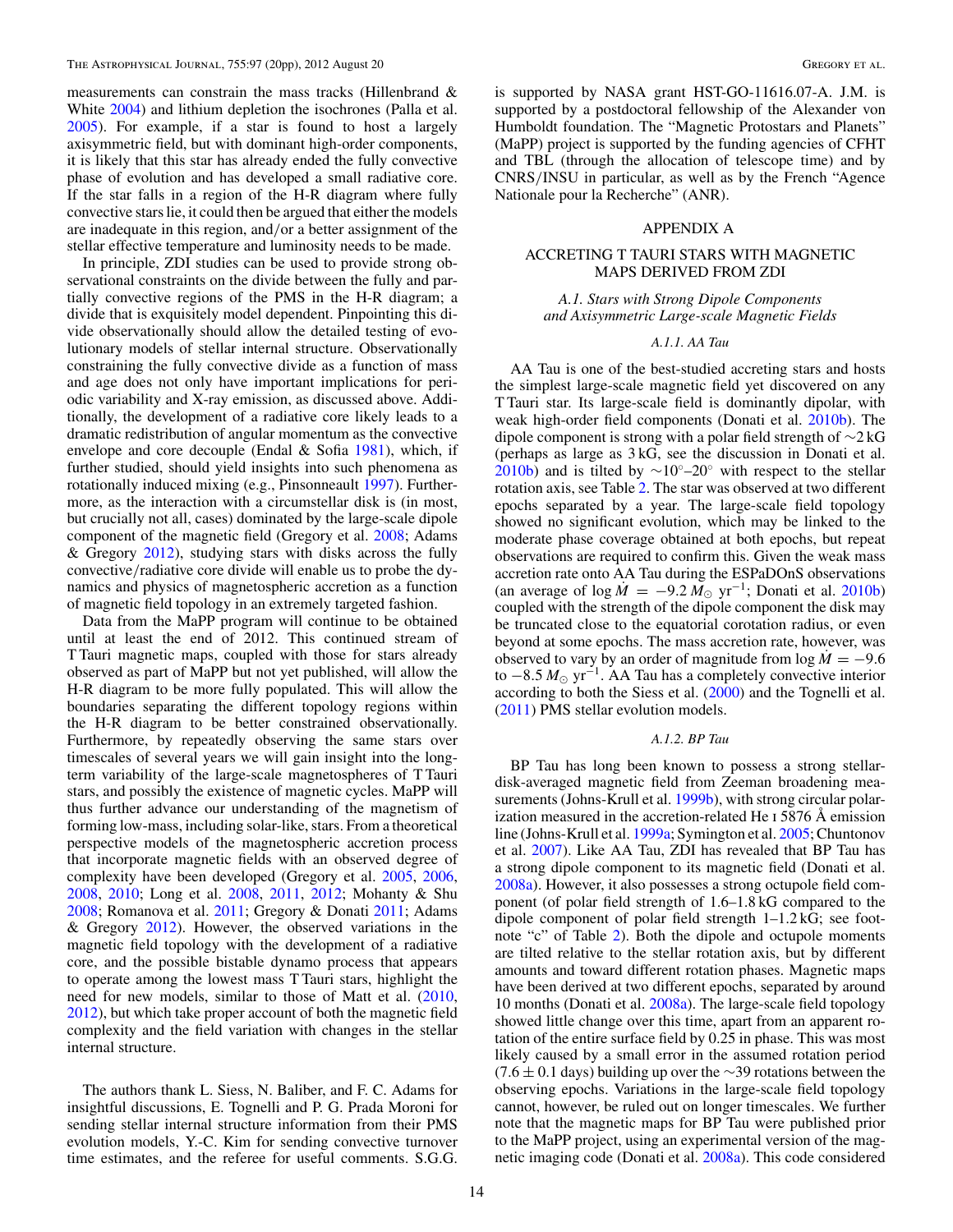<span id="page-14-0"></span>polarization signals in the photospheric absorption lines and the accretion-related emission lines separately, whereas the more mature version of the code constructs the maps by considering both signals simultaneously (Donati et al. [2010b\)](#page-18-0). The archival spectropolarimetric observations of BP Tau will be re-analyzed in a forthcoming paper and will be presented alongside new recently obtained data. From its position in the H-R diagram BP Tau is a fully convective star.

# *A.2. Stars with Dominant High-order Magnetic Field Components and Axisymmetric Large-scale Fields*

### *A.2.1. V2129 Oph*

V2129 Oph was the first accreting T Tauri star for which magnetic maps were published (Donati et al. [2007;](#page-18-0) see also Donati et al. [2011a](#page-18-0) for a re-analysis of the original data set using the latest version of the magnetic imaging code). It has been observed at two different epochs, 2005 June and 2009 July (Donati et al. [2007,](#page-18-0) [2011a\)](#page-18-0). At both epochs V2129 Oph was found to host a dominantly octupolar magnetic field. The dipole component of its multipolar magnetic field was found to vary by a factor of about three, from ∼0.3 kG to ∼1.0 kG, in the four years between the observing runs (Donati et al. [2011a\)](#page-18-0). The clear detection of secular evolution of the large-scale magnetic field demonstrates that it is dynamo generated and not of fossil origin. At both epochs the dipole and octupole field components were found to be slightly tilted with respect to the stellar rotation axis and tilted toward different rotation phases. V2129 Oph has a binary companion (Ghez et al. [1993\)](#page-18-0) although this is about 50 times fainter in the *V* band than V2129 Oph itself (Donati et al.  $2007$ ). The projected separation of  $0\rlap.{''}65$ , as measured by (Cieza et al. [2010\)](#page-18-0), translates to 78 AU assuming a distance of 120 pc to the  $\rho$  Oph star-forming region (Loinard et al. [2008\)](#page-18-0). V2129 Oph is no longer fully convective and has developed a small radiative core,  $\dot{M}_{\text{core}}/M_* \approx 0.2$  (Siess et al. [2000\)](#page-19-0).

# *A.2.2. GQ Lup*

GQ Lup was found to host a dominantly octupolar magnetic field when observed in both 2009 July and 2011 June (Donati et al. [2012\)](#page-18-0). However, its large-scale field weakened considerably between the two observing epochs indicating a non-stationary dynamo process. The polar strength of the octupole component dropped from 2*.*4 kG to 1*.*6 kG and that of the dipole from 1*.*1 kG to 0*.*9 kG between 2009 and 2011. At both epochs the octupole was roughly aligned with the stellar rotation axis but the dipole component was tilted by ∼30◦ (Donati et al. [2012\)](#page-18-0). Of the stars for which magnetic maps have been derived to date, GQ Lup displays the strongest large-scale fields yet discovered, with the longitudinal field component measured in accretion-related emission lines (i.e., those which probe the field where accretion columns impact the star) reaching 6 kG. GQ Lup has a known substellar companion in its outer accretion disk, orbiting at  $\sim$ 100 AU (Neuhäuser et al. [2005\)](#page-18-0), that is most likely a brown dwarf (Lavigne et al. [2009\)](#page-18-0). GQ Lup has developed a small radiative core,  $M_{\text{core}}/M_* \approx 0.13$  (Siess et al. [2000\)](#page-19-0).

### *A.2.3. TW Hya*

As with V2129 Oph and GQ Lup, TW Hya was found to host a dominantly octupolar magnetic field at the two epochs it was observed (Donati et al. [2011b\)](#page-18-0). At both epochs the dipole component was found to be weak relative to the octupole component, with the ratio of their polar strengths varying from

 $B_{\text{oct}}/B_{\text{dip}} \approx 6$  in 2008 March to  $B_{\text{oct}}/B_{\text{dip}} \approx 4$  in 2010 March. At the first epoch the positive pole of the dipole component was found to be tilted by about  $45^\circ$  relative to the main negative pole of the octupole component. At the second epoch the dipole and octupole moments were roughly anti-parallel, with the main negative pole of the octupole coincident with the visible rotation pole of the star. The change in the tilt of the dipole component is tentative, however, given the relative weakness of the dipole component and the limited phase coverage obtained during the first observing run (Donati et al. [2011b\)](#page-18-0). It may be indicative of a magnetic cycle, but clearly repeated observations, potentially over many years and with improved phase coverage, are required to confirm this. TW Hya is a somewhat atypical T Tauri star given its low inclination ( $\approx 7^{\circ}$ ; Qi et al. [2004\)](#page-19-0) and since it still has a significant mass accretion rate (averaging  $\log M = -8.9 M_{\odot} \text{ yr}^{-1}$  at both observing epochs; Donati et al. [2011b\)](#page-18-0) despite being of an age (∼9 Myr) where the disks of most T Tauri stars have dispersed and accretion has ceased (e.g., Fedele et al. [2010\)](#page-18-0). TW Hya has an interior structure that consists of a radiative core surrounded by an outer convective envelope, with a core mass of  $M_{\text{core}}/M_{*} \approx 0.2$  (Siess et al. [2000\)](#page-19-0).

#### *A.2.4. MT Ori*

MT Ori hosts a complex magnetic field with the surface of the star covered in many regions of opposite polarity, although its large-scale field is dominantly axisymmetric (i.e., the  $m = 0$ field modes dominate; Skelly et al. [2012\)](#page-19-0). The large-scale dipole component was found to be weak *<*100 G with the field dominated by the octupole ( $\ell = 3$ ), the dotriacontapole ( $\ell = 5$ ), and the  $\ell = 7$  field modes. The total contribution from the  $3 \le \ell \le 7$  field components was 13 times stronger than the dipole  $(\ell = 1)$  component with the octupole 4 times stronger than the dipole (Skelly et al. [2012\)](#page-19-0). At ~2.7  $M_{\odot}$  according to the models of Siess et al. [\(2000\)](#page-19-0), or  $\sim$ 2  $M_{\odot}$  using the models of Tognelli et al. [\(2011\)](#page-19-0), and ∼0.25 Myr this is the highest mass and youngest star in the MaPP sample. Despite its young age, MT Ori is massive enough to have already developed a small radiative core, at least in the models of Siess et al. [\(2000\)](#page-19-0). The Tognelli et al. [\(2011\)](#page-19-0) models suggest that MT Ori is still fully convective. Given the similarity of its magnetic field to that of TW Hya, V2129 Oph, and GQ Lup, stars which have small radiative cores in both PMS evolution models, and the dissimilarity between its field and the simple fields of the fully convective stars AA Tau and BP Tau, we suggest that MT Ori does indeed have a small radiative core. Given the large uncertainty in its effective temperature and luminosity (see Skelly et al. [2012\)](#page-19-0) the core mass lies somewhere in the range  $0.01 \leq M_{\text{core}}/M_{*} \leq 0.36$  according to the Siess et al. [\(2000\)](#page-19-0) models.

### *A.3. Stars with Complex Non-axisymmetric Large-scale Magnetic Fields with Weak Dipole Components*

### *A.3.1. V4046 Sgr AB*

Both stars of the close binary system V4046 Sgr host complex magnetic fields with many high-order field components (Donati et al. [2011c\)](#page-18-0). The large-scale magnetospheres of each star, their dipole components, are weak and highly tilted with respect to their rotation axes (of polar strength ∼100 kG and ∼80 kG and tilted by 60◦ and 90◦ on the primary and secondary, respectively). The planes of the tilts of the dipole moments are also offset by roughly 0.7 in rotation phase, further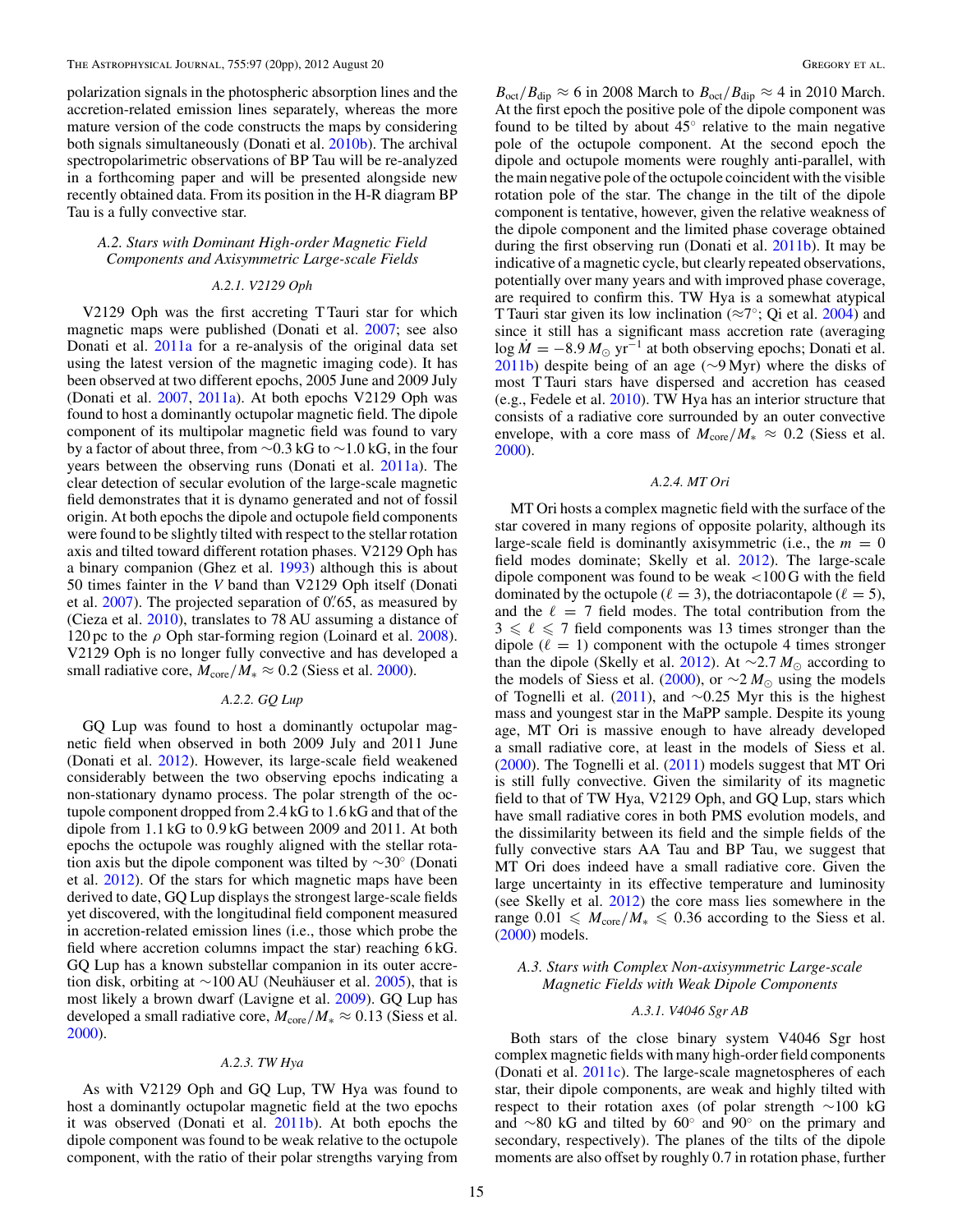**Table 1** Fundamental Parameters of Accreting T Tauri Stars with Observationally Derived Magnetic Maps

<span id="page-15-0"></span>

| Star                     | Spec. Type     | $T_{\rm eff}$<br>$(K)^b$ | $\log(L_{*}/L_{\odot})^{b}$                                                                                        | $P_{\rm rot}$<br>(days) | $\tau_c$<br>(days) | Binary? | Separation<br>(AU) | Reference |
|--------------------------|----------------|--------------------------|--------------------------------------------------------------------------------------------------------------------|-------------------------|--------------------|---------|--------------------|-----------|
|                          |                |                          | Stars with strong dipole components and dominantly axisymmetric large-scale magnetic fields                        |                         |                    |         |                    |           |
| AA Tau                   | K7             | $4000 \pm 100$           | $0.0 \pm 0.1$                                                                                                      | 8.22                    | 230                | no      | .                  |           |
| <b>BP</b> Tau            | K7             | $4055 \pm 112$           | $-0.03 \pm 0.1$                                                                                                    | 7.6                     | 237                | no      | .                  | 2         |
|                          |                |                          | Stars with dominant high-order magnetic field components $(\ell > 1)$ and axisymmetric large-scale magnetic fields |                         |                    |         |                    |           |
| $V2129$ Oph <sup>c</sup> | K <sub>5</sub> | $4500 \pm 100$           | $0.15 \pm 0.1$                                                                                                     | 6.53                    | 182                | yes     | 78                 | 3,4       |
| GQ Lup                   | K7             | $4300 \pm 50$            | $0.0 \pm 0.1$                                                                                                      | 8.4                     | 199                | yes     | 100                | 5         |
| TW Hya                   | K7             | $4075 + 75$              | $-0.46 \pm 0.1$                                                                                                    | 3.56                    | 180                | no      | .                  | 6         |
| MT Ori                   | K <sub>2</sub> | $4600 \pm 100$           | $1.49 \pm 0.13$                                                                                                    | 8.53                    | 322                | no      | .                  | 7         |
|                          |                |                          | Stars with complex non-axisymmetric large-scale magnetic fields and weak dipole components                         |                         |                    |         |                    |           |
| V4046 Sgr A              | K5             | $4370 \pm 100$           | $-0.39 \pm 0.1$                                                                                                    | 2.42                    | 117                | yes     | 0.041              | 8         |
| V4046 Sgr B              | K5             | $4100 \pm 100$           | $-0.57 \pm 0.1$                                                                                                    | 2.42                    | 130                | yes     | 0.041              | 8         |
| CR Cha                   | K <sub>2</sub> | $4900 \pm 100$           | $0.58 \pm 0.13$                                                                                                    | 2.3                     | 92                 | no      | .                  | 9         |
| CV Cha                   | G8             | $5500 \pm 100$           | $0.89 \pm 0.08$                                                                                                    | 4.4                     | 56                 | yes     | 1596               | 9         |
| $V2247$ Oph <sup>d</sup> | M1             | $3500 \pm 150$           | $-0.33 \pm 0.1$                                                                                                    | 3.5                     | 222                | yes     | 36                 | 10        |
|                          |                |                          |                                                                                                                    |                         |                    |         |                    |           |

**Notes.**

<sup>a</sup> Columns 1-2: star name and observation date; Columns 3-6: effective temperature, luminosity, rotation period, and an estimate of the local convective turnover time discussed in Section [5.2;](#page-9-0) Columns 7-8: binary star status and separation; Column 9: reference where effective temperature and luminosity assignment is discussed.

<sup>b</sup> Error estimates are discussed in Section [2,](#page-2-0) fifth and sixth paragraphs.

 $c$  The V2129 Oph luminosity was updated from that used in Donati et al. [\(2007\)](#page-18-0) by Donati et al. [\(2011a\)](#page-18-0) using a more refined distance estimate to the *ρ*-Oph star-forming region of 120 pc (Loinard et al. [2008\)](#page-18-0).

<sup>d</sup> The luminosity of V2247 Oph has been updated from Donati et al. [\(2010a\)](#page-18-0) using the Loinard et al. [\(2008\)](#page-18-0) distance estimate.

**References.** (1) Donati et al. [2010b;](#page-18-0) (2) Donati et al. [2008a;](#page-18-0) (3) Donati et al. [2007;](#page-18-0) (4) Donati et al. [2011a;](#page-18-0) (5) Donati et al. [2012;](#page-18-0) (6) Donati et al. [2011b;](#page-18-0) (7) Skelly et al. [2012;](#page-19-0) (8) Donati et al. [2011c;](#page-18-0) (9) Hussain et al. [2009;](#page-18-0) (10) Donati et al. [2010a.](#page-18-0)

increasing the field complexity. The binary magnetospheric structure is highly complex and will be presented in a future paper. A circular polarization signal was not detected in the accretion-related emission lines, consistent with the complex magnetic geometries and likely indicative of accretion spots being distributed across many opposite polarity regions (Donati et al. [2011c\)](#page-18-0). The binary orbit is circularized and synchronized with accretion occurring from a circumbinary disk (Stempels & Gahm [2004;](#page-19-0) Rodriguez et al. [2010\)](#page-19-0). Recent numerical simulations suggest that small local circumstellar disks, distinct from the global circumbinary disk, may also form around the individual stars (de Val-Borro et al. [2011\)](#page-18-0). As with TW Hya (see Appendix [A.2.3\)](#page-14-0), V4046 Sgr (age ∼13 Myr) is still accreting at an age when most T Tauri stars have lost their disks (e.g., Fedele et al. [2010\)](#page-18-0). The masses of V4046 Sgr AB listed in Table [2](#page-16-0) are derived from the PMS evolution models and placing the stars on the H-R diagram. These can be compared to the more accurate dynamical masses of  $0.912 M_{\odot}$  and  $0.873 M_{\odot}$ calculated by Stempels & Gahm [\(2004\)](#page-19-0) for V4046 Sgr A and V4046 Sgr B, respectively. Both binary components have ended the fully convective phase of evolution with the primary and secondary have core masses of roughly 50% and 40% of their respective stellar masses using the models of Siess et al. [\(2000\)](#page-19-0).

#### *A.3.2. CR Cha*

CR Cha hosts a particularly complex magnetic field with a significant fraction of the magnetic energy in high  $\ell$ -number field modes (Hussain et al. [2009\)](#page-18-0). Unlike the other T Tauri stars discussed in this paper, CR Cha (and CV Cha, see below) was observed with SemelPol, a spectropolarimeter at the Anglo-Australian Telescope. As with V4046 Sgr, a circular polarization signal was not detected in the accretion-related emission lines.

Hussain et al. [\(2009\)](#page-18-0) noted that this non-detection may have been due to insufficient S*/*N. CR Cha is too far south to be reobserved with ESPaDOnS. However, as Stokes *V* signals were not detected in the emission lines in the higher S*/*N ESPaDOnS spectra of V4046 Sgr, and as the magnetic maps of V4046 Sgr AB and CR Cha reveal a similar level of field complexity, a more likely explanation is that magnetospheric accretion onto the surface of CR Cha occurs into several distributed opposite polarity magnetic regions, yielding a net polarization signal of zero due to the flux cancellation effect. Because of this the value listed for the dipole component of the multipolar field of CR Cha in Table [2](#page-16-0) is a lower limit and the true value may be larger. According to the Siess et al. [\(2000\)](#page-19-0) models it has a substantial radiative core  $M_{\text{core}}/M_* = 0.65$ .

#### *A.3.3. CV Cha*

The magnetic field of CV Cha is highly complex with many high-order field components (Hussain et al. [2009\)](#page-18-0). As with CR Cha a circular polarization signal was not detected in the accretion-related emission lines, and the dipole component listed in Table [2](#page-16-0) is likely a lower limit to the true value. CV Cha is the primary star of a large separation (1596 AU) binary system; CW Cha being the secondary star (Reipurth & Zinnecker [1993\)](#page-19-0). Of the two Chamealeon I stars for which magnetic maps have been published, CV Cha has the larger mass accretion rate, log  $\dot{M}$  = −7.5  $M_{\odot}$  yr<sup>-1</sup> compared to log  $\dot{M}$  = −9.0  $M_{\odot}$  yr<sup>-1</sup> for CR Cha (Hussain et al. [2009\)](#page-18-0). CV Cha is the earliest spectral-type star in our sample (see Table 1), is well into the Henyey phase of its evolution, and is almost entirely radiative  $(M_{\text{core}}/M_{*} \approx 1.0;$  Siess et al. [2000\)](#page-19-0).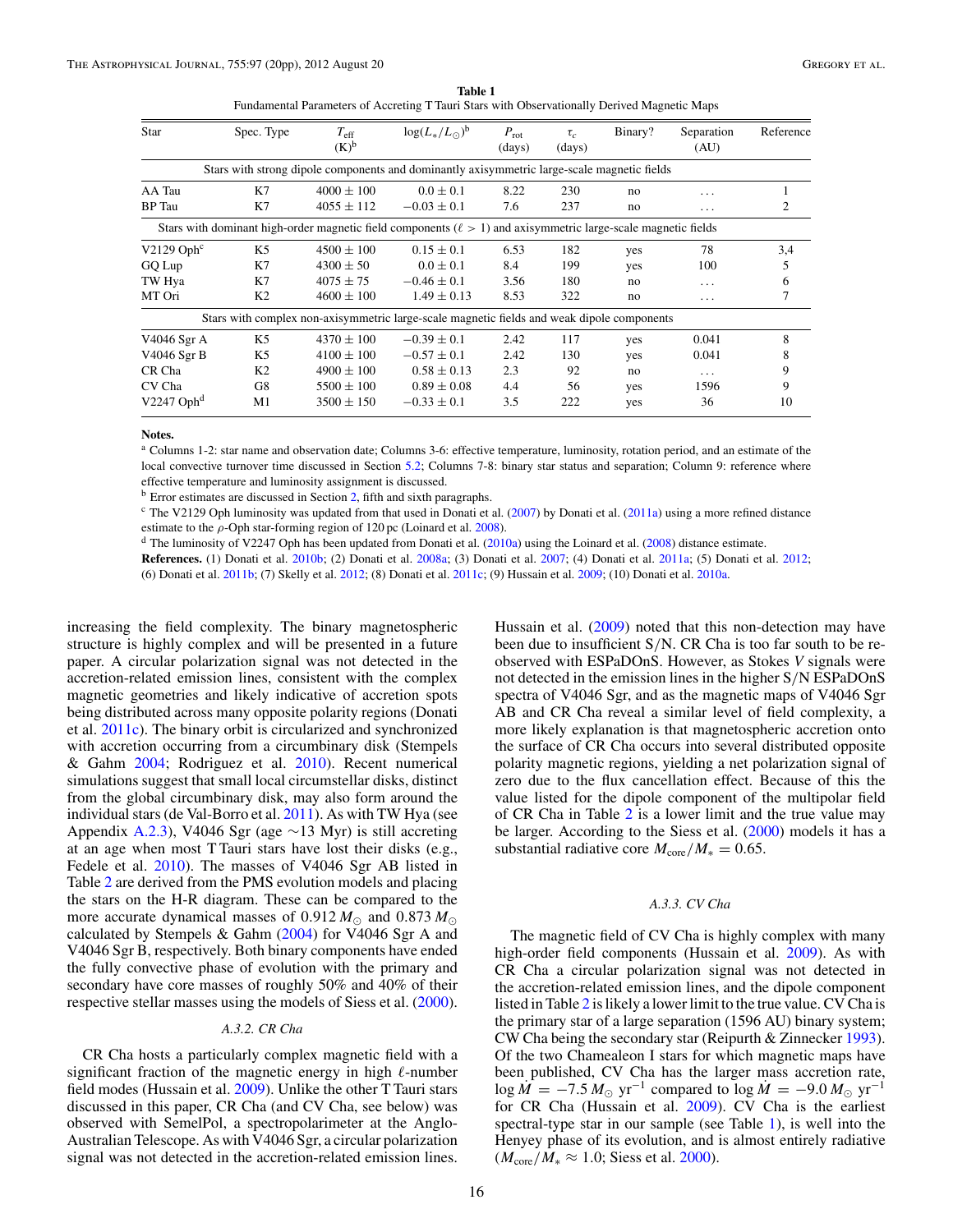**Table 2** Parameters of Accreting T Tauri Stars with Observationally Derived Magnetic Maps

<span id="page-16-0"></span>

| Star                     | Date     | Siess et al. $(2000)$ |                                                                                                                      |              | Tognelli et al. $(2011)$ |                    |              |                           |                |
|--------------------------|----------|-----------------------|----------------------------------------------------------------------------------------------------------------------|--------------|--------------------------|--------------------|--------------|---------------------------|----------------|
|                          |          | $M_{*}/M_{\odot}$     | $M_{\rm core}/M_*$                                                                                                   | Age<br>(Myr) | $M_*/M_{\odot}$          | $M_{\rm core}/M_*$ | Age<br>(Myr) | $B_{\rm dip}$<br>$(kG)^b$ | Reference      |
|                          |          |                       | Stars with strong dipole components and dominantly axisymmetric large-scale magnetic fields                          |              |                          |                    |              |                           |                |
| AA Tau                   | 2007 Dec | 0.70                  | 0.00                                                                                                                 | 1.42         | 0.63                     | 0.00               | 1.39         | 1.9                       |                |
| .                        | 2009 Jan | $\cdots$              | $\cdots$                                                                                                             | .            | $\cdots$                 | $\cdots$           | $\cdots$     | 1.7                       |                |
| BP Tau <sup>c</sup>      | 2006 Feb | 0.75                  | 0.00                                                                                                                 | 1.80         | 0.69                     | 0.00               | 1.64         | 1.2                       | 2              |
| $\cdots$                 | 2006 Dec | $\cdots$              | $\cdots$                                                                                                             | .            | $\cdots$                 | $\cdots$           | $\cdots$     | 1.0                       | $\overline{c}$ |
|                          |          |                       | Stars with dominant high-order magnetic field components ( $\ell > 1$ ) and axisymmetric large-scale magnetic fields |              |                          |                    |              |                           |                |
| $V2129$ Oph <sup>d</sup> | 2005 Jun | 1.36                  | 0.19                                                                                                                 | 3.67         | 1.14                     | 0.10               | 2.28         | 0.3                       | 3,4            |
|                          | 2009 Jul | $\cdots$              | $\cdots$                                                                                                             | .            | $\cdots$                 | $\cdots$           | $\cdots$     | 1.0                       | 4              |
| GQ Lup                   | 2009 Jul | 1.06                  | 0.13                                                                                                                 | 3.33         | 0.93                     | 0.02               | 2.39         | 1.1                       | 5              |
|                          | 2011 Jun | $\cdots$              | .                                                                                                                    | .            | $\cdots$                 | $\cdots$           | .            | 0.9                       | 5              |
| TW Hya                   | 2008 Mar | 0.83                  | 0.18                                                                                                                 | 9.17         | 0.84                     | 0.27               | 7.13         | 0.4                       | 6              |
|                          | 2010 Mar | $\cdots$              | .                                                                                                                    | .            | $\cdots$                 | $\cdots$           | $\cdots$     | 0.7                       | 6              |
| MT Ori                   | 2008 Dec | 2.7                   | >0.03,<0.36                                                                                                          | 0.24         | 1.96                     | 0.00               | 0.18         | ${<}0.1$                  | 7              |
|                          |          |                       | Stars with complex non-axisymmetric large-scale magnetic fields and weak dipole components                           |              |                          |                    |              |                           |                |
| V4046 Sgr A              | 2009 Sep | 0.91                  | 0.47                                                                                                                 | 13.0         | 0.98                     | 0.64               | 12.0         | 0.1                       | 8              |
| V4046 Sgr B              | 2009 Sep | 0.87                  | 0.40                                                                                                                 | 13.0         | 0.85                     | 0.50               | 12.1         | 0.08                      | 8              |
| CR Cha                   | 2006 Apr | 1.96                  | 0.65                                                                                                                 | 2.89         | 1.78                     | 0.39               | 1.67         | > 0.09                    | 9              |
| CV Cha                   | 2006 Apr | 2.04                  | 0.98                                                                                                                 | 4.51         | 2.19                     | 0.94               | 2.97         | > 0.02                    | 9              |
| $V2247$ Ophe             | 2008 Jul | 0.36                  | 0.00                                                                                                                 | 1.4          | 0.35                     | 0.00               | 1.67         | 0.1                       | 10             |

#### **Notes.**

<sup>a</sup> Columns 3-5: stellar mass, radiative core mass relative to the stellar mass, and the age derived from the models of Siess et al. [\(2000\)](#page-19-0); Columns 6-8: as Columns 3-5 but from the models of Tognelli et al. [\(2011\)](#page-19-0). Column 9: rotation period; Columns 10-11: the polar strength of the dipole *B*dip field component with reference.

<sup>b</sup> All of the stars host multipolar magnetic fields, but we list only the dipole component given its importance to the star–disk interaction. The large-scale magnetic fields of AA Tau, BP Tau, V2129 Oph, and TW Hya are well described by a tilted dipole plus a tilted octupole field component (Gregory & Donati [2011\)](#page-18-0), as is the field of GQ Lup (Donati et al. [2012\)](#page-18-0).

<sup>c</sup> The magnetic parameters for BP Tau are based on an old version of the magnetic imaging code and will be updated in a forthcoming paper, see Appendix [A.1.2.](#page-13-0)

<sup>d</sup> The 2005 Jun V2129 Oph data presented in Donati et al. [\(2007\)](#page-18-0) were reanalyzed by Donati et al. [\(2011a\)](#page-18-0).

<sup>e</sup> Parameters for V2247 Oph updated from Donati et al. [\(2010a\)](#page-18-0).

**References.** (1) Donati et al. [2010b;](#page-18-0) (2) Donati et al. [2008a;](#page-18-0) (3) Donati et al. [2007;](#page-18-0) (4) Donati et al. [2011a;](#page-18-0) (5) Donati et al. [2012;](#page-18-0) (6) Donati et al. [2011b;](#page-18-0) (7) Skelly et al. [2012;](#page-19-0) (8) Donati et al. [2011c;](#page-18-0) (9) Hussain et al. [2009;](#page-18-0) (10) Donati et al. [2010a.](#page-18-0)

### *A.3.4. V2247 Oph*

V2247 Oph is the lowest mass T Tauri star for which magnetic maps have been published. It is fully convective and it is found to host a complex magnetic field with a weak dipole component (Donati et al. [2010a\)](#page-18-0). Its topology is therefore similar to the more massive T Tauri stars which have developed substantial radiative cores, rather than the simple fields of the other fully convective stars AA Tau and BP Tau. Its mass of ∼0.36 *M* has been obtained from the Siess et al. [\(2000\)](#page-19-0) models using a luminosity appropriate for a distance to the *ρ* Oph starforming region of 120 pc (Loinard et al. [2008\)](#page-18-0). V2247 Oph is weakly accreting and has previously been classified as a nonaccreting weak-line T Tauri star (e.g., Bouvier & Appenzeller [1992\)](#page-18-0). However, all of the accretion-related emission lines are present in the ESPaDOnS spectra, with evidence for a weak accretion rate. The accretion rate is found to be highly variable over timescales of order a week (Donati et al. [2010a\)](#page-18-0), and over several years (Littlefair et al. [2004\)](#page-18-0), reaching peaks of around log  $\dot{M}$  ≈ −9  $M_{\odot}$  yr<sup>-1</sup>. The spectral energy distribution of V2247 Oph suggests that its disk is rather evolved with a large inner (dust) disk gap (Gras-Velázquez & Ray  $2005$ ). This may be due to a nearby binary companion star (Simon et al. [1987\)](#page-19-0), separated by 36 AU adopting the distance given

above, suggesting that accretion occurs from a circumbinary disk. V2247 Oph is rotating about twice as fast ( $P_{\text{rot}}$  ∼ 3.5 days) as the other fully convective stars in the sample, AA Tau  $(P_{\text{rot}} = 8.22 \text{ days})$  and BP Tau  $(P_{\text{rot}} = 7.6 \text{ days})$ . As speculated by Donati et al. [\(2010a\)](#page-18-0) the faster spin rate of V2247 Oph may be a direct reflection of its complex magnetic field. Stars with magnetic fields with weaker dipole components would have disks that are magnetospherically truncated closer to the star, potentially resulting in a larger spin-up torque in comparison to that experienced by stars with stronger dipole components that are able to truncate their disks at larger radii (e.g., Matt & Pudritz [2005\)](#page-18-0). The variation in field topology between the more massive fully convective PMS stars and the low-mass PMS star V2247 Oph is similar to what has been found for the MS M-dwarfs, see Section [3.3](#page-4-0) and Morin et al. [\(2010,](#page-18-0) [2011\)](#page-18-0).

#### APPENDIX B

# THE FULLY CONVECTIVE LIMIT AS A FUNCTION OF STELLAR AGE

The age at which a star ends the fully convective phase of evolution (the fully convective limit) is a function of stellar mass (see Figure [8\)](#page-17-0). From the Siess et al.  $(2000)$  models  $(Z = 0.02)$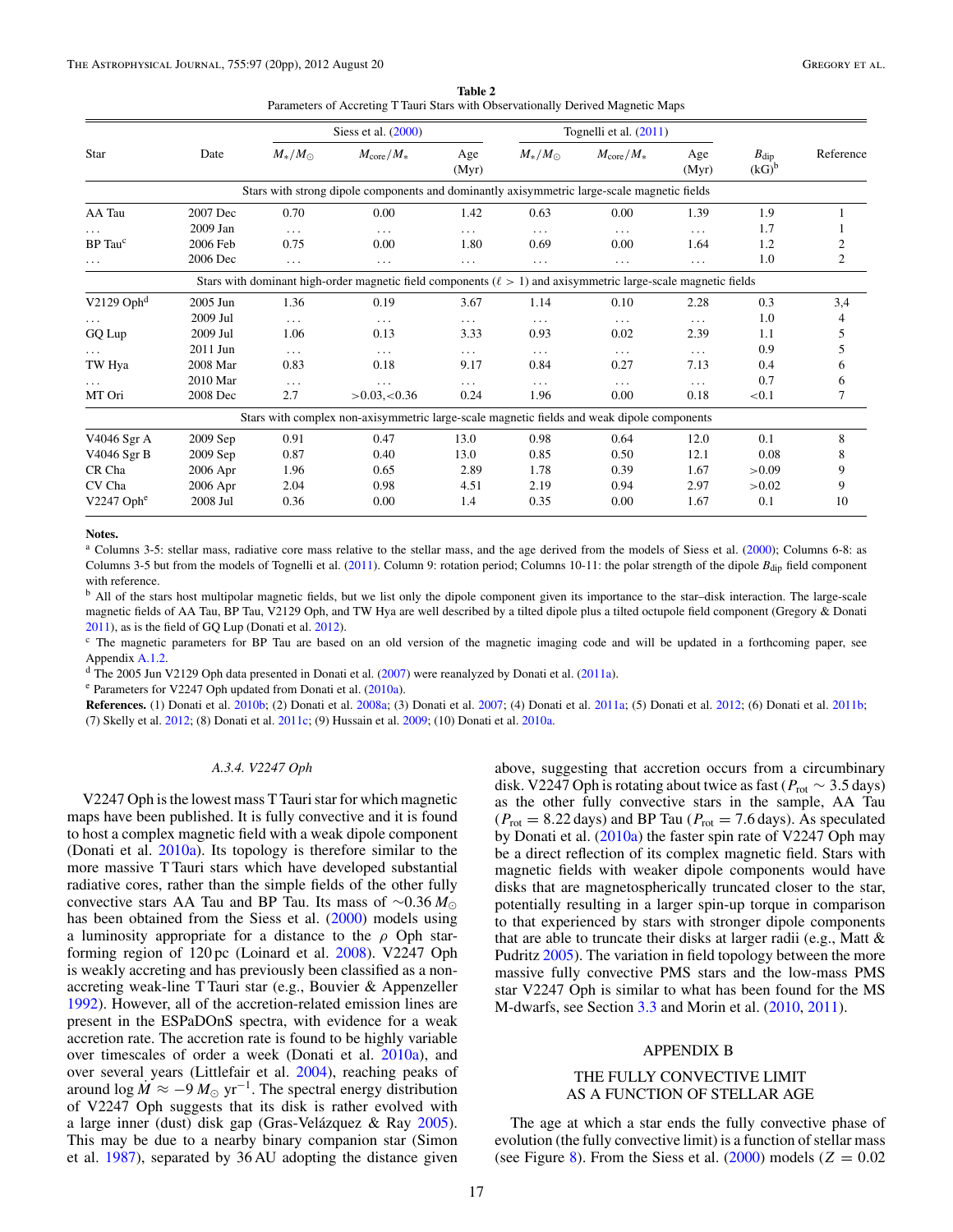<span id="page-17-0"></span>

**Figure 8.** Fully convective limit as a function of age. A power-law fit (solid line) to the data from the Siess et al. [\(2000\)](#page-19-0) models (points) is given by Equation (B1). At a given age stars of higher mass than the fully convective limit have developed radiative cores while those of lower mass remain fully convective.

with convective overshooting) we can estimate the age at which the fully convective phase ends,

age [Myr] 
$$
\approx \left(\frac{1.494}{M_*/M_\odot}\right)^{2.364}
$$
, (B1)

which is the power-law fit, the solid black line in Figure 8 (stars below ∼0.35 *M*<sub>∩</sub> remain fully convective, e.g., Chabrier & Baraffe [1997\)](#page-18-0). Thus, a 0.5  $M_{\odot}$  star ends the fully convective phase and develops a radiative core at an age of ∼13.3 Myr, while a 1  $M_{\odot}$  and a 2  $M_{\odot}$  star develop a radiative core at an age of ∼2.6 Myr and ∼0.5 Myr*,*respectively. The early development of a radiative core, and its more rapid growth, for more massive

stars leads to a gap in the observed color–magnitude diagrams of young PMS clusters. The size of which, as discussed by Mayne et al. [\(2007\)](#page-18-0), is a function of age and can possibly be used as a distance-independent age indicator.

Recently, new mass tracks and isochrones have been published by Tognelli et al. [\(2011\)](#page-19-0): the Pisa PMS stellar evolution models. The Pisa model equivalent of Equation  $(B1)$  is

age [Myr] 
$$
\approx \left(\frac{1.448}{M_*/M_{\odot}}\right)^{2.101}
$$
, (B2)

where  $Z = 0.02$ ,  $Y = 0.288$ ,  $\alpha = 1.68$ , and  $X_D = 2 \times 10^{-5}$ have been assumed. Thus, in the Pisa models a  $0.5 M_{\odot}$  star ends the fully convective phase and develops a radiative core at an age of  $\sim$ 9.3 Myr, while a 1  $M_{\odot}$  and a 2  $M_{\odot}$  star develop a radiative core at an age of ∼2.2 Myr and ∼0.5 Myr*,* respectively. A comparison between Equations  $(B1)$  and  $(B2)$  reveals that the fully convective phase ends at approximately the same age for high-mass T Tauri stars, with differences of *<*0.5 Myr for stars of mass  $>0.95 M_{\odot}$ , but this difference is larger for lower mass stars and exceeds 4 Myr for stars of mass  $\langle 0.5 M_{\odot}$ . As lower mass stars are more likely to lose their disk before a radiative core develops, and therefore before any drastic change in the large-scale field topology occurs, then the difference in the age at which a core develops between the Siess et al. [\(2000\)](#page-19-0) and the Tognelli et al. [\(2011\)](#page-19-0) models is not too significant. For example, for a  $0.5 M_{\odot}$  star the fully convective phase ends at 13*.*3 Myr or 9*.*3 Myr in the Siess et al. [\(2000\)](#page-19-0) and Tognelli et al. [\(2011\)](#page-19-0) models, respectively. However, the fraction of stars with disks (substantial, primordial, dusty disks) is only ∼0.5% or  $\sim$ 2.4% at such ages, using the disk lifetime estimate given by Mamajek [\(2009\)](#page-18-0). Thus, the 4 Myr year difference in age between the end of the fully convective phase in the two PMS evolution models has little effect in terms of any stellar spin-up that may occur when a star is still coupled to its disk when a radiative core develops. Of course, we must also account for the fact that for a given star the different mass tracks and isochrones of each model yield different age and mass estimates.



Figure 9. Left: the growth of the radiative core mass relative to the stellar mass as a function of age obtained from the Siess et al. [\(2000\)](#page-19-0) PMS stellar evolution models for stars of different mass. An ordinate value of zero (one) represents a star which has a fully convective (completely radiative) interior. Higher mass T Tauri stars develop radiative cores at a younger age, and the mass of the core relative to the stellar mass increases faster, compared to lower mass T Tauri stars. Right: the decrease in the stellar radius ( $R_*$ ; solid lines) and increase in the core radius ( $R_{\text{core}}$ ; dashed lines) with age. Only stellar radii below 6  $R_{\odot}$ , and the behavior for a 1.5  $M_{\odot}$  star and a 0.7 *M*<sub>○</sub> star, are shown for clarity. The brief slowing of the contraction for the 0.7 *M*<sub>○</sub> star at ∼0.5 Myr is caused by deuterium burning; this occurs at an earlier age and off the vertical scale for the  $1.5 M_{\odot}$  star.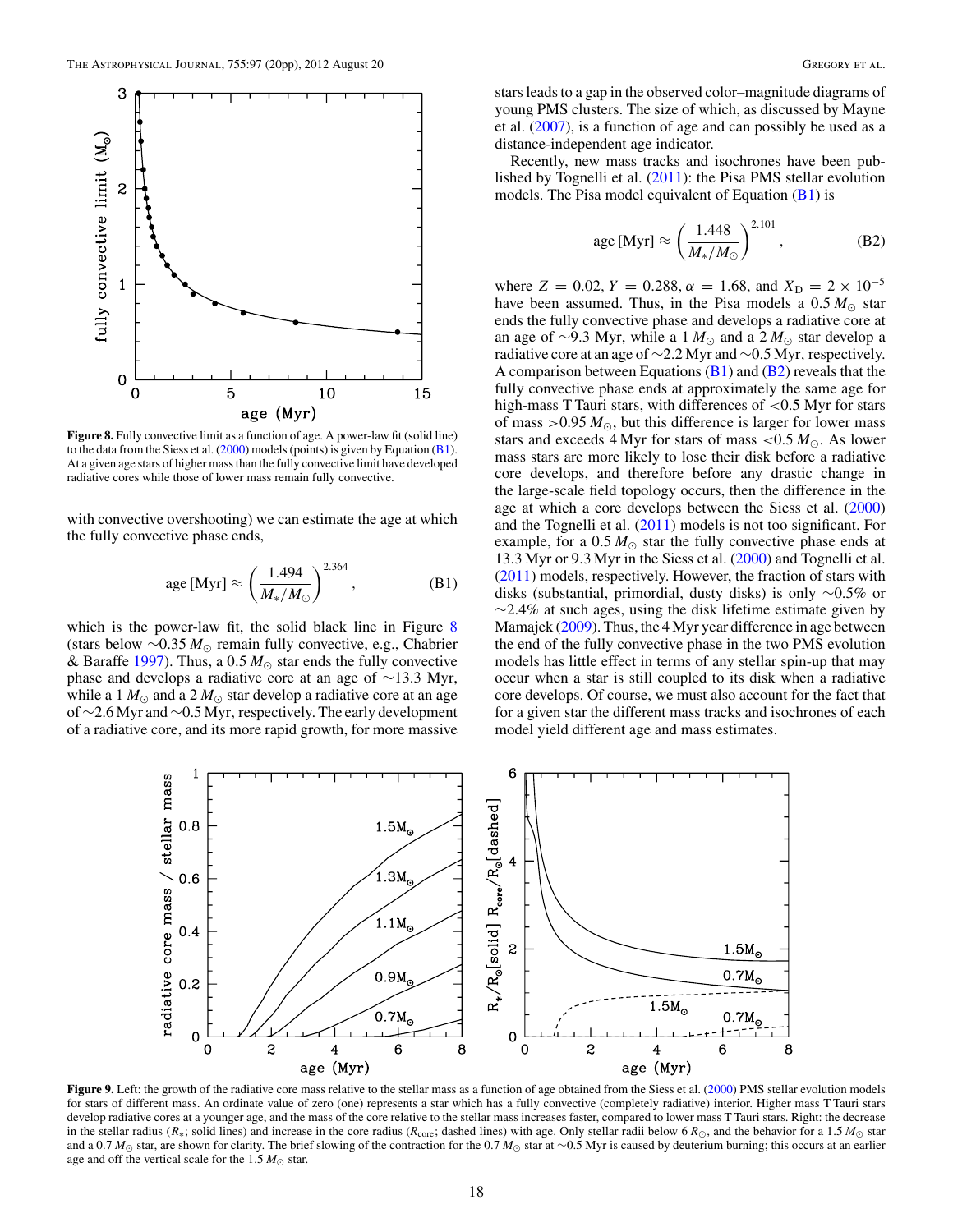#### REFERENCES

- <span id="page-18-0"></span>Adams, F. C., & Gregory, S. G. 2012, [ApJ,](http://dx.doi.org/10.1088/0004-637X/744/1/55) [744, 55](http://adsabs.harvard.edu/abs/2012ApJ...744...55A)
- Akeson, R. 2008, [New Astron. Rev.,](http://dx.doi.org/10.1016/j.newar.2008.04.006) [52, 94](http://adsabs.harvard.edu/abs/2008NewAR..52...94A)
- Akeson, R. L., Walker, C. H., Wood, K., et al. 2005, [ApJ,](http://dx.doi.org/10.1086/427770) [622, 440](http://adsabs.harvard.edu/abs/2005ApJ...622..440A)
- Alexander, F., & Preibisch, T. 2012, [A&A,](http://dx.doi.org/10.1051/0004-6361/201118100) [539, A64](http://adsabs.harvard.edu/abs/2012A&A...539A..64A)
- Argiroffi, C., Flaccomio, E., Bouvier, J., et al. 2011, [A&A,](http://dx.doi.org/10.1051/0004-6361/201016321) [530, A1](http://adsabs.harvard.edu/abs/2011A&A...530A...1A)
- Argiroffi, C., Maggio, A., Montmerle, T., et al. 2012, [ApJ,](http://dx.doi.org/10.1088/0004-637X/752/2/100) [752, 100](http://adsabs.harvard.edu/abs/2012ApJ...752..100A)
- Aurière, M. 2003, Proc. Magnetism and Activity of the Sun and Stars, EAS Publications Series, 9, ed. J. Arnaud & N. Meunier (Les Ulis, France: EDP Sciences), 105
- Baraffe, I., & Chabrier, G. 2010, [A&A,](http://dx.doi.org/10.1051/0004-6361/201014979) [521, A44](http://adsabs.harvard.edu/abs/2010A&A...521A..44B)
- Bouvier, J., & Appenzeller, I. 1992, A&AS, [92, 481](http://adsabs.harvard.edu/abs/1992A&AS...92..481B)
- Bouvier, J., Cabrit, S., Fernandez, M., Martin, E. L., & Matthews, J. M. 1993, A&A, [272, 176](http://adsabs.harvard.edu/abs/1993A&A...272..176B)
- Brown, S. F., Donati, J.-F., Rees, D. E., & Semel, M. 1991, A&A, [250, 463](http://adsabs.harvard.edu/abs/1991A&A...250..463B)
- Browning, M. K. 2008, [ApJ,](http://dx.doi.org/10.1086/527432) [676, 1262](http://adsabs.harvard.edu/abs/2008ApJ...676.1262B)
- Calvet, N., & Gullbring, E. 1998, [ApJ,](http://dx.doi.org/10.1086/306527) [509, 802](http://adsabs.harvard.edu/abs/1998ApJ...509..802C)
- Calvet, N., Muzerolle, J., Briceño, C., et al. 2004, [AJ,](http://dx.doi.org/10.1086/422733) [128, 1294](http://adsabs.harvard.edu/abs/2004AJ....128.1294C)
- Carpenter, J. M., Mamajek, E. E., Hillenbrand, L. A., & Meyer, M. R. 2006, [ApJ,](http://dx.doi.org/10.1086/509121) [651, L49](http://adsabs.harvard.edu/abs/2006ApJ...651L..49C)
- Chabrier, G., & Baraffe, I. 1997, A&A, [327, 1039](http://adsabs.harvard.edu/abs/1997A&A...327.1039C)
- Chuntonov, G. A., Smirnov, D. A., & Lamzin, S. A. 2007, [Astron. Lett.,](http://dx.doi.org/10.1134/S1063773707010057) [33, 38](http://adsabs.harvard.edu/abs/2007AstL...33...38C)
- Cieza, L. A., Schreiber, M. R., Romero, G. A., et al. 2010, [ApJ,](http://dx.doi.org/10.1088/0004-637X/712/2/925) [712, 925](http://adsabs.harvard.edu/abs/2010ApJ...712..925C)
- Currie, T., & Kenyon, S. J. 2009, [AJ,](http://dx.doi.org/10.1088/0004-6256/138/3/703) [138, 703](http://adsabs.harvard.edu/abs/2009AJ....138..703C)
- D'Antona, F., Ventura, P., & Mazzitelli, I. 2000, [ApJ,](http://dx.doi.org/10.1086/318172) [543, L77](http://adsabs.harvard.edu/abs/2000ApJ...543L..77D)
- de Val-Borro, M., Gahm, G. F., Stempels, H. C., & Pepliński, A. 2011, *MNRAS*, [413, 2679](http://adsabs.harvard.edu/abs/2011MNRAS.413.2679D)
- Donati, J.-F. 2001, Astrotomography, Indirect Imaging Methods in Observational Astronomy, Lecture Notes in Physics, Vol. 573, ed. H. M. J. Boffin, D. Steeghs, & J. Cuypers (Berlin: Springer)
- Donati, J.-F. 2003, in ASP Conf. Ser. 307, Solar Polarization, ed. J. Trujillo-Bueno & J. S. Almeida (San Francisco, CA: ASP), [41](http://adsabs.harvard.edu/abs/2003ASPC..307...41D)
- Donati, J.-F. 2011, in IAU Symp. 271, Astrophysical Dynamics: From Stars to Galaxies, ed. N. Brummell, A. S. Brun, M. S. Miesch, & Y. Ponty (Cambridge: Cambridge Univ. Press), [23](http://adsabs.harvard.edu/abs/2011IAUS..271...23D)
- Donati, J.-F., Bouvier, J., Walter, F. M., et al. 2011a, [MNRAS,](http://dx.doi.org/10.1111/j.1365-2966.2010.18069.x) [412, 2454](http://adsabs.harvard.edu/abs/2011MNRAS.412.2454D)
- Donati, J.-F., & Brown, S. F. 1997, A&A, [326, 1135](http://adsabs.harvard.edu/abs/1997A&A...326.1135D)
- Donati, J.-F., Collier Cameron, A., Semel, M., et al. 2003, [MNRAS,](http://dx.doi.org/10.1046/j.1365-2966.2003.07031.x) [345, 1145](http://adsabs.harvard.edu/abs/2003MNRAS.345.1145D)
- Donati, J.-F., Gregory, S. G., Alencar, S. H. P., et al. 2011b, [MNRAS,](http://dx.doi.org/10.1111/j.1365-2966.2011.19288.x) [417, 472](http://adsabs.harvard.edu/abs/2011MNRAS.417..472D)
- Donati, J.-F., Gregory, S. G., Alencar, S. H. P., et al. 2012, MNRAS [astroph/1206.1770], in press
- Donati, J.-F., Gregory, S. G., Montmerle, T., et al. 2011c, [MNRAS,](http://dx.doi.org/10.1111/j.1365-2966.2011.19366.x) [417, 1747](http://adsabs.harvard.edu/abs/2011MNRAS.417.1747D)
- Donati, J.-F., Howarth, I. D., Jardine, M. M., et al. 2006, [MNRAS,](http://dx.doi.org/10.1111/j.1365-2966.2006.10558.x) [370, 629](http://adsabs.harvard.edu/abs/2006MNRAS.370..629D)
- Donati, J.-F., Jardine, M. M., Gregory, S. G., et al. 2007, [MNRAS,](http://dx.doi.org/10.1111/j.1365-2966.2007.12194.x) [380, 1297](http://adsabs.harvard.edu/abs/2007MNRAS.380.1297D)
- Donati, J.-F., Jardine, M. M., Gregory, S. G., et al. 2008a, [MNRAS,](http://dx.doi.org/10.1111/j.1365-2966.2008.13111.x) [386, 1234](http://adsabs.harvard.edu/abs/2008MNRAS.386.1234D)
- Donati, J.-F., & Landstreet, J. D. 2009, [ARA&A,](http://dx.doi.org/10.1146/annurev-astro-082708-101833) [47, 333](http://adsabs.harvard.edu/abs/2009ARA&A..47..333D)
- Donati, J.-F., Morin, J., Petit, P., et al. 2008b, [MNRAS,](http://dx.doi.org/10.1111/j.1365-2966.2008.13799.x) [390, 545](http://adsabs.harvard.edu/abs/2008MNRAS.390..545D)
- Donati, J.-F., Semel, M., Carter, B. D., Rees, D. E., & Collier Cameron, A. 1997, MNRAS, [291, 658](http://adsabs.harvard.edu/abs/1997MNRAS.291..658D)
- Donati, J.-F., Skelly, M. B., Bouvier, J., et al. 2010a, [MNRAS,](http://dx.doi.org/10.1111/j.1365-2966.2009.15998.x) [402, 1426](http://adsabs.harvard.edu/abs/2010MNRAS.402.1426D)
- Donati, J.-F., Skelly, M. B., Bouvier, J., et al. 2010b, [MNRAS,](http://dx.doi.org/10.1111/j.1365-2966.2010.17409.x) [409, 1347](http://adsabs.harvard.edu/abs/2010MNRAS.409.1347D)
- Dunstone, N. J., Hussain, G. A. J., Collier Cameron, A., et al. 2008a, [MNRAS,](http://dx.doi.org/10.1111/j.1365-2966.2008.13196.x) [387, 481](http://adsabs.harvard.edu/abs/2008MNRAS.387..481D)
- Dunstone, N. J., Hussain, G. A. J., Collier Cameron, A., et al. 2008b, [MNRAS,](http://dx.doi.org/10.1111/j.1365-2966.2008.13338.x) [387, 1525](http://adsabs.harvard.edu/abs/2008MNRAS.387.1525D)
- Eisner, J. A., Graham, J. R., Akeson, R. L., & Najita, J. 2009, [ApJ,](http://dx.doi.org/10.1088/0004-637X/692/1/309) [692, 309](http://adsabs.harvard.edu/abs/2009ApJ...692..309E)
- Eisner, J. A., Monnier, J. D., Woillez, J., et al. 2010, [ApJ,](http://dx.doi.org/10.1088/0004-637X/718/2/774) [718, 774](http://adsabs.harvard.edu/abs/2010ApJ...718..774E)
- Endal, A. S., & Sofia, S. 1981, [ApJ,](http://dx.doi.org/10.1086/158628) [243, 625](http://adsabs.harvard.edu/abs/1981ApJ...243..625E)
- Ercolano, B., Bastian, N., Spezzi, L., & Owen, J. 2011, [MNRAS,](http://dx.doi.org/10.1111/j.1365-2966.2011.19051.x) [416, 439](http://adsabs.harvard.edu/abs/2011MNRAS.416..439E)
- Fedele, D., van den Ancker, M. E., Henning, T., Jayawardhana, R., & Oliveira, J. M. 2010, [A&A,](http://dx.doi.org/10.1051/0004-6361/200912810) [510, A72](http://adsabs.harvard.edu/abs/2010A&A...510A..72F)
- Getman, K. V., Broos, P. S., Salter, D. M., Garmire, G. P., & Hogerheijde, M. R. 2011, [ApJ,](http://dx.doi.org/10.1088/0004-637X/730/1/6) [730, 6](http://adsabs.harvard.edu/abs/2011ApJ...730....6G)
- Ghez, A. M., Neugebauer, G., & Matthews, K. 1993, [AJ,](http://dx.doi.org/10.1086/116782) [106, 2005](http://adsabs.harvard.edu/abs/1993AJ....106.2005G)
- Gilliland, R. L. 1986, [ApJ,](http://dx.doi.org/10.1086/163807) [300, 339](http://adsabs.harvard.edu/abs/1986ApJ...300..339G)
- Gorti, U., Dullemond, C. P., & Hollenbach, D. 2009, [ApJ,](http://dx.doi.org/10.1088/0004-637X/705/2/1237) [705, 1237](http://adsabs.harvard.edu/abs/2009ApJ...705.1237G)
- Goudard, L., & Dormy, E. 2008, [Europhys. Lett.,](http://dx.doi.org/10.1209/0295-5075/83/59001) [835, 59001](http://adsabs.harvard.edu/abs/2008EL.....8359001G)
- Gras-Velázquez, À., & Ray, T. P. 2005, [A&A,](http://dx.doi.org/10.1051/0004-6361:20042397) [443, 541](http://adsabs.harvard.edu/abs/2005A&A...443..541G)
- Gregory, S. G., & Donati, J.-F. 2011, [Astron. Nachr.,](http://dx.doi.org/10.1002/asna.201111621) [332, 1027](http://adsabs.harvard.edu/abs/2011AN....332.1027G)
- Gregory, S. G., Jardine, M., Collier Cameron, A., & Donati, J.-F. 2005, in 13th Cambridge Workshop on Cool Stars, Stellar Systems and the Sun, ed. F. Favata, G. A. J. Hussain, & B. Battrick (ESA SP-560; Noordwijk: ESA), [191](http://adsabs.harvard.edu/abs/2005ESASP.560..191G)
- Gregory, S. G., Jardine, M., Gray, C. G., & Donati, J.-F. 2010, [Rep. Prog. Phys.,](http://dx.doi.org/10.1088/0034-4885/73/12/126901) [73, 126901](http://adsabs.harvard.edu/abs/2010RPPh...73l6901G)
- Gregory, S. G., Jardine, M., Simpson, I., & Donati, J.-F. 2006, [MNRAS,](http://dx.doi.org/10.1111/j.1365-2966.2006.10734.x) [371,](http://adsabs.harvard.edu/abs/2006MNRAS.371..999G) [999](http://adsabs.harvard.edu/abs/2006MNRAS.371..999G)
- Gregory, S. G., Matt, S. P., Donati, J.-F., & Jardine, M. 2008, [MNRAS,](http://dx.doi.org/10.1111/j.1365-2966.2008.13687.x) [389,](http://adsabs.harvard.edu/abs/2008MNRAS.389.1839G) [1839](http://adsabs.harvard.edu/abs/2008MNRAS.389.1839G)
- Gullbring, E., Hartmann, L., Briceno, C., & Calvet, N. 1998, [ApJ,](http://dx.doi.org/10.1086/305032) [492, 323](http://adsabs.harvard.edu/abs/1998ApJ...492..323G)
- Hartmann, L. 2001, [AJ,](http://dx.doi.org/10.1086/318770) [121, 1030](http://adsabs.harvard.edu/abs/2001AJ....121.1030H)
- Hartmann, L. (ed.) 2009, Accretion Processes in Star Formation (2nd ed.; Cambridge: Cambridge Univ. Press)
- Hartmann, L., Calvet, N., Gullbring, E., & D'Alessio, P. 1998, [ApJ,](http://dx.doi.org/10.1086/305277) [495, 385](http://adsabs.harvard.edu/abs/1998ApJ...495..385H)
- Hayashi, C. 1961, PASJ, [13, 450](http://adsabs.harvard.edu/abs/1961PASJ...13..450H)
- Henyey, L., Vardya, M. S., & Bodenheimer, P. 1965, [ApJ,](http://dx.doi.org/10.1086/148357) [142, 841](http://adsabs.harvard.edu/abs/1965ApJ...142..841H)
- Hillenbrand, L. A., Bauermeister, A., & White, R. J. 2008, in ASP Conf. Ser. 384, 14th Cambridge Workshop on Cool Stars, Stellar Systems, and the Sun, ed. G. van Belle (San Francisco, CA: ASP), [200](http://adsabs.harvard.edu/abs/2008ASPC..384..200H)
- Hillenbrand, L. A., & White, R. J. 2004, [ApJ,](http://dx.doi.org/10.1086/382021) [604, 741](http://adsabs.harvard.edu/abs/2004ApJ...604..741H)
- Hussain, G. A. J. 2012, [Astron. Nachr.,](http://dx.doi.org/10.1002/asna.201111627) [333, 4](http://adsabs.harvard.edu/abs/2012AN....333....4H)
- Hussain, G. A. J., Collier Cameron, A., Jardine, M. M., et al. 2009, [MNRAS,](http://dx.doi.org/10.1111/j.1365-2966.2009.14881.x) [398, 189](http://adsabs.harvard.edu/abs/2009MNRAS.398..189H)
- Hussain, G. A. J., Jardine, M., Donati, J.-F., et al. 2007, [MNRAS,](http://dx.doi.org/10.1111/j.1365-2966.2007.11692.x) [377, 1488](http://adsabs.harvard.edu/abs/2007MNRAS.377.1488H)
- Isella, A., Tatulli, E., Natta, A., & Testi, L. 2008, [A&A,](http://dx.doi.org/10.1051/0004-6361:200809641) [483, L13](http://adsabs.harvard.edu/abs/2008A&A...483L..13I)
- Johns-Krull, C. M. 2007, [ApJ,](http://dx.doi.org/10.1086/519017) [664, 975](http://adsabs.harvard.edu/abs/2007ApJ...664..975J)
- Johns-Krull, C. M., Valenti, J. A., Hatzes, A. P., & Kanaan, A. 1999a, [ApJ,](http://dx.doi.org/10.1086/311802) [510,](http://adsabs.harvard.edu/abs/1999ApJ...510L..41J) [L41](http://adsabs.harvard.edu/abs/1999ApJ...510L..41J)
- Johns-Krull, C. M., Valenti, J. A., & Koresko, C. 1999b, [ApJ,](http://dx.doi.org/10.1086/307128) [516, 900](http://adsabs.harvard.edu/abs/1999ApJ...516..900J)
- Johns-Krull, C. M., Valenti, J. A., & Linsky, J. L. 2000, [ApJ,](http://dx.doi.org/10.1086/309259) [539, 815](http://adsabs.harvard.edu/abs/2000ApJ...539..815J)
- Jung, Y. K., & Kim, Y.-C. 2007, [J. Astron. Space Sci.,](http://dx.doi.org/10.5140/JASS.2007.24.1.001) [24, 1](http://adsabs.harvard.edu/abs/2007JASS...24....1J)
- Kastner, J. H., Huenemoerder, D. P., Schulz, N. S., Canizares, C. R., & Weintraub, D. A. 2002, [ApJ,](http://dx.doi.org/10.1086/338419) [567, 434](http://adsabs.harvard.edu/abs/2002ApJ...567..434K)
- Kim, Y.-C., & Demarque, P. 1996, [ApJ,](http://dx.doi.org/10.1086/176733) [457, 340](http://adsabs.harvard.edu/abs/1996ApJ...457..340K)
- Königl, A. 1991, [ApJ,](http://dx.doi.org/10.1086/185972) 370, L39
- Kraus, S., Preibisch, T., & Ohnaka, K. 2008, [ApJ,](http://dx.doi.org/10.1086/527427) [676, 490](http://adsabs.harvard.edu/abs/2008ApJ...676..490K)
- Landin, N. R., Mendes, L. T. S., & Vaz, L. P. R. 2010, [A&A,](http://dx.doi.org/10.1051/0004-6361/200913015) [510, A46](http://adsabs.harvard.edu/abs/2010A&A...510A..46L)
- Lavigne, J.-F., Doyon, R., Lafrenière, D., Marois, C., & Barman, T. 2009, [ApJ,](http://dx.doi.org/10.1088/0004-637X/704/2/1098) [704, 1098](http://adsabs.harvard.edu/abs/2009ApJ...704.1098L)
- Lejeune, T., & Schaerer, D. 2001, [A&A,](http://dx.doi.org/10.1051/0004-6361:20000214) [366, 538](http://adsabs.harvard.edu/abs/2001A&A...366..538L)
- Littlefair, S. P., Naylor, T., Harries, T. J., Retter, A., & O'Toole, S. 2004, [MNRAS,](http://dx.doi.org/10.1111/j.1365-2966.2004.07263.x) [347, 937](http://adsabs.harvard.edu/abs/2004MNRAS.347..937L)
- Loinard, L., Torres, R. M., Mioduszewski, A. J., & Rodríguez, L. F. 2008, [ApJ,](http://dx.doi.org/10.1086/529548) [675, L29](http://adsabs.harvard.edu/abs/2008ApJ...675L..29L)
- Long, M., Romanova, M. M., Kulkarni, A. K., & Donati, J.-F. 2011, [MNRAS,](http://dx.doi.org/10.1111/j.1365-2966.2010.18193.x) [413, 1061](http://adsabs.harvard.edu/abs/2011MNRAS.413.1061L)
- Long, M., Romanova, M. M., & Lamb, F. K. 2012, [New Astron.,](http://dx.doi.org/10.1016/j.newast.2011.08.001) [17, 232](http://adsabs.harvard.edu/abs/2012NewA...17..232L)
- Long, M., Romanova, M. M., & Lovelace, R. V. E. 2007, [MNRAS,](http://dx.doi.org/10.1111/j.1365-2966.2006.11192.x) [374, 436](http://adsabs.harvard.edu/abs/2007MNRAS.374..436L)
- Long, M., Romanova, M. M., & Lovelace, R. V. E. 2008, [MNRAS,](http://dx.doi.org/10.1111/j.1365-2966.2008.13124.x) [386, 1274](http://adsabs.harvard.edu/abs/2008MNRAS.386.1274L)
- Luhman, K. L., Allen, L. E., Allen, P. R., et al. 2008, [ApJ,](http://dx.doi.org/10.1086/527347) [675, 1375](http://adsabs.harvard.edu/abs/2008ApJ...675.1375L)
- Mamajek, E. E. 2009, in AIP Conf. Proc. 1158, Exoplanets and Disks: Their Formation and Diversity, ed. T. Usuda, M. Ishii, & M. Tamura (Melville, NY: AIP), [3](http://adsabs.harvard.edu/abs/2009AIPC.1158....3M)
- Marsden, S. C., Jardine, M. M., Ramírez Vélez, J. C., et al. 2011, *MNRAS*, [413,](http://adsabs.harvard.edu/abs/2011MNRAS.413.1922M) [1922](http://adsabs.harvard.edu/abs/2011MNRAS.413.1922M)
- Matt, S., & Pudritz, R. E. 2005, [MNRAS,](http://dx.doi.org/10.1111/j.1365-2966.2004.08431.x) [356, 167](http://adsabs.harvard.edu/abs/2005MNRAS.356..167M)
- Matt, S. P., Pinzón, G., de la Reza, R., & Greene, T. P. 2010, [ApJ,](http://dx.doi.org/10.1088/0004-637X/714/2/989) [714, 989](http://adsabs.harvard.edu/abs/2010ApJ...714..989M)
- Matt, S. P., Pinzón, G., Greene, T. P., & Pudritz, R. E. 2012, [ApJ,](http://dx.doi.org/10.1088/0004-637X/745/1/101) [745, 101](http://adsabs.harvard.edu/abs/2012ApJ...745..101M)
- Mayne, N. J. 2010, [MNRAS,](http://dx.doi.org/10.1111/j.1365-2966.2010.17245.x) [408, 1409](http://adsabs.harvard.edu/abs/2010MNRAS.408.1409M)
- Mayne, N. J., & Naylor, T. 2008, [MNRAS,](http://dx.doi.org/10.1111/j.1365-2966.2008.13025.x) [386, 261](http://adsabs.harvard.edu/abs/2008MNRAS.386..261M)
- Mayne, N. J., Naylor, T., Littlefair, S. P., Saunders, E. S., & Jeffries, R. D. 2007, [MNRAS,](http://dx.doi.org/10.1111/j.1365-2966.2006.11347.x) [375, 1220](http://adsabs.harvard.edu/abs/2007MNRAS.375.1220M)
- Millan-Gabet, R., Malbet, F., Akeson, R., et al. 2007, in Protostars and Planets V, ed. B. Reipurth, D. Jewitt, & K. Keil (Tucson, AZ: Univ. Arizona Press), [539](http://adsabs.harvard.edu/abs/2007prpl.conf..539M)

Morin, J., Donati, J.-F., Petit, P., et al. 2011, in IAU Symp. 273, The Physics of Sun and Star Spots, ed. D. P. Choudhary & K. G. Strassmeier (Cambridge:

Morin, J., Dormy, E., Schrinner, M., & Donati, J.-F. 2011, [MNRAS,](http://dx.doi.org/10.1111/j.1745-3933.2011.01159.x) [418, 133](http://adsabs.harvard.edu/abs/2011MNRAS.418L.133M)

Neuhäuser, R., Guenther, E. W., Wuchterl, G., et al. 2005, [A&A,](http://dx.doi.org/10.1051/0004-6361:200500104) [435, L13](http://adsabs.harvard.edu/abs/2005A&A...435L..13N) Palla, F. 2001, in ASP Conf. Proc. 243, From Darkness to Light: Origin and Evolution of Young Stellar Clusters, ed. T. Montmerle & P. Andre (San ´

Palla, F., Randich, S., Flaccomio, E., & Pallavicini, R. 2005, [ApJ,](http://dx.doi.org/10.1086/431668) [626, L49](http://adsabs.harvard.edu/abs/2005ApJ...626L..49P)

Pizzolato, N., Maggio, A., Micela, G., Sciortino, S., & Ventura, P. 2003, [A&A,](http://dx.doi.org/10.1051/0004-6361:20021560)

Mohanty, S., & Shu, F. H. 2008, [ApJ,](http://dx.doi.org/10.1086/591924) [687, 1323](http://adsabs.harvard.edu/abs/2008ApJ...687.1323M)

Cambridge Univ. Press), [181](http://adsabs.harvard.edu/abs/2011IAUS..273..181M)

Francisco, CA: ASP), [525](http://adsabs.harvard.edu/abs/2001ASPC..243..525P)

[397, 147](http://adsabs.harvard.edu/abs/2003A&A...397..147P)

19

Palla, F., & Stahler, S. W. 2001, [ApJ,](http://dx.doi.org/10.1086/320658) [553, 299](http://adsabs.harvard.edu/abs/2001ApJ...553..299P) Pinsonneault, M. 1997, [ARA&A,](http://dx.doi.org/10.1146/annurev.astro.35.1.557) [35, 557](http://adsabs.harvard.edu/abs/1997ARA&A..35..557P)

Morin, J., Donati, J.-F., Petit, P., et al. 2008, [MNRAS,](http://dx.doi.org/10.1111/j.1365-2966.2008.13809.x) [390, 567](http://adsabs.harvard.edu/abs/2008MNRAS.390..567M) Morin, J., Donati, J.-F., Petit, P., et al. 2010, [MNRAS,](http://dx.doi.org/10.1111/j.1365-2966.2010.17101.x) [407, 2269](http://adsabs.harvard.edu/abs/2010MNRAS.407.2269M)

Najita, J., Carr, J. S., & Mathieu, R. D. 2003, [ApJ,](http://dx.doi.org/10.1086/374809) [589, 931](http://adsabs.harvard.edu/abs/2003ApJ...589..931N)